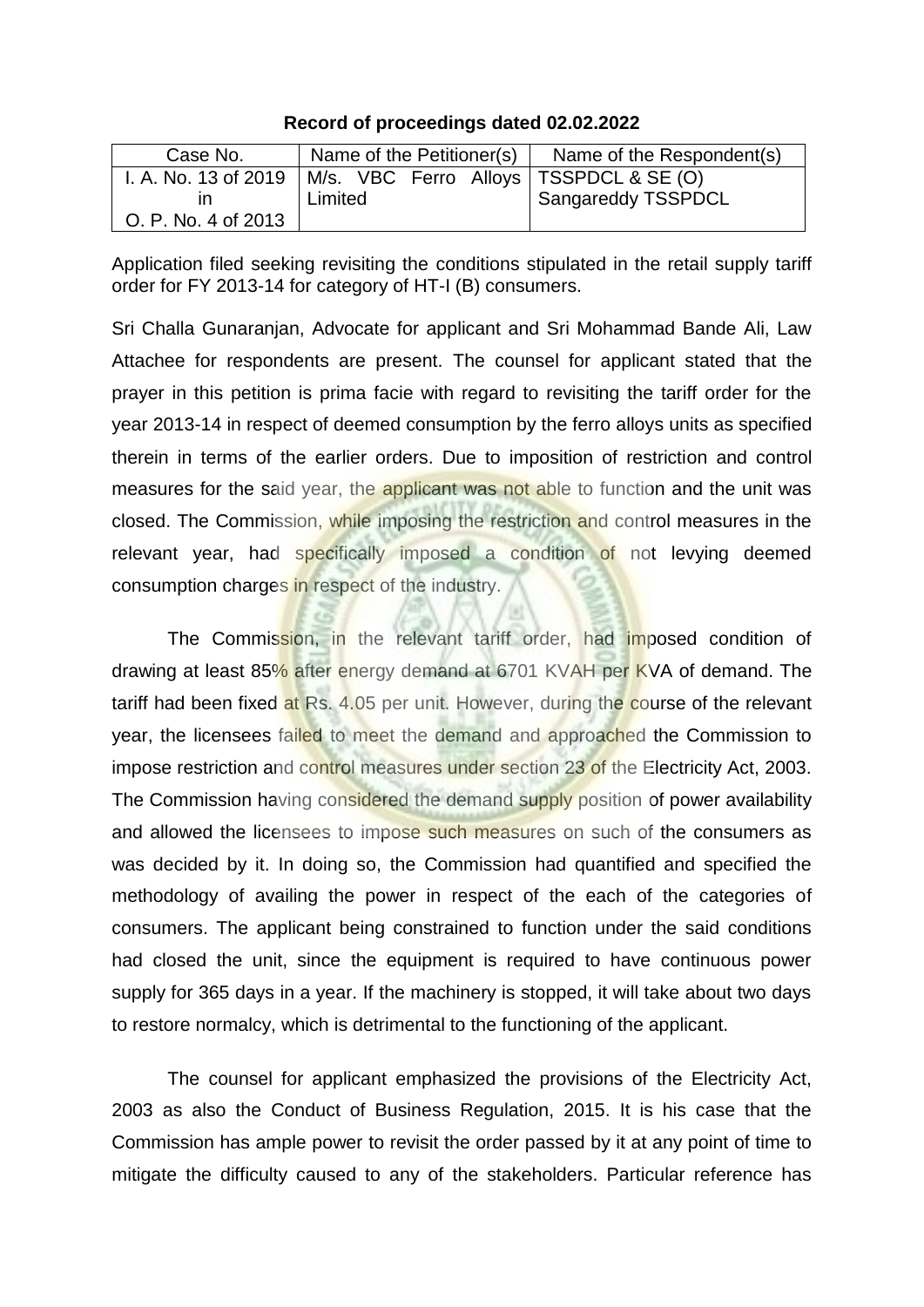been drawn to section 62 (4) of the Act, 2003 and clauses 38 (1) and (3) of the Conduct of Business Regulation, 2015. He also relied on an order passed by the Andhra Pradesh Electricity Regulatory Commission on 06.04.2015 in respect of the similar issue arising in that state. He has brought to the notice of the Commission during the financial years 2012-13 and 2013-14 only two ferro alloys units functioned and all other units were closed as they existed in the combined state at that time.

The counsel for applicant has also drawn attention the communication made by the government with regard to consideration of the issue by the Commission towards restoration of power supply and waving of the charges for the relevant period as also subsequently any penalties. It is stated that the Commission refused to dwell into the issue and relegated the matter to be decided between the licensee and the government. On further pursuance of the matter, the Commission only clarified that the issue will be examined on a case to case basis, if at all, they approach the Commission.

The counsel for applicant stated that the applicant made efforts to revive the unit, but was stuck with the levy of charges for the period and also penalties due to non-consumption of the energy.

The representative of the respondents stated that non-levy of penalties or deemed consumption charges is applicable only to restriction and control measure period and it cannot be waved of unless suitable assistance is received from the government. The licensee had no support from the government despite explaining the status of the licensees as well as that of the consumers. Even otherwise, they cannot seek revisiting of an order passed determining the tariff as it anyway would constitute reviewing the order, which is not permissible under the Act, 2003 and the regulation thereof. The amendment of the order once passed by the Commission determining the tariff is subject to the discretion of the Commission as the provision employs the word 'may' and not 'shall'.

The representative of the respondents further stated that the licensees have acted in accordance with the directions of the Commission with regard to levy or exemption of the deemed consumption charges as well as penalty thereof. If the petitioner is seeking to wave of the amounts, the licensee should be suitably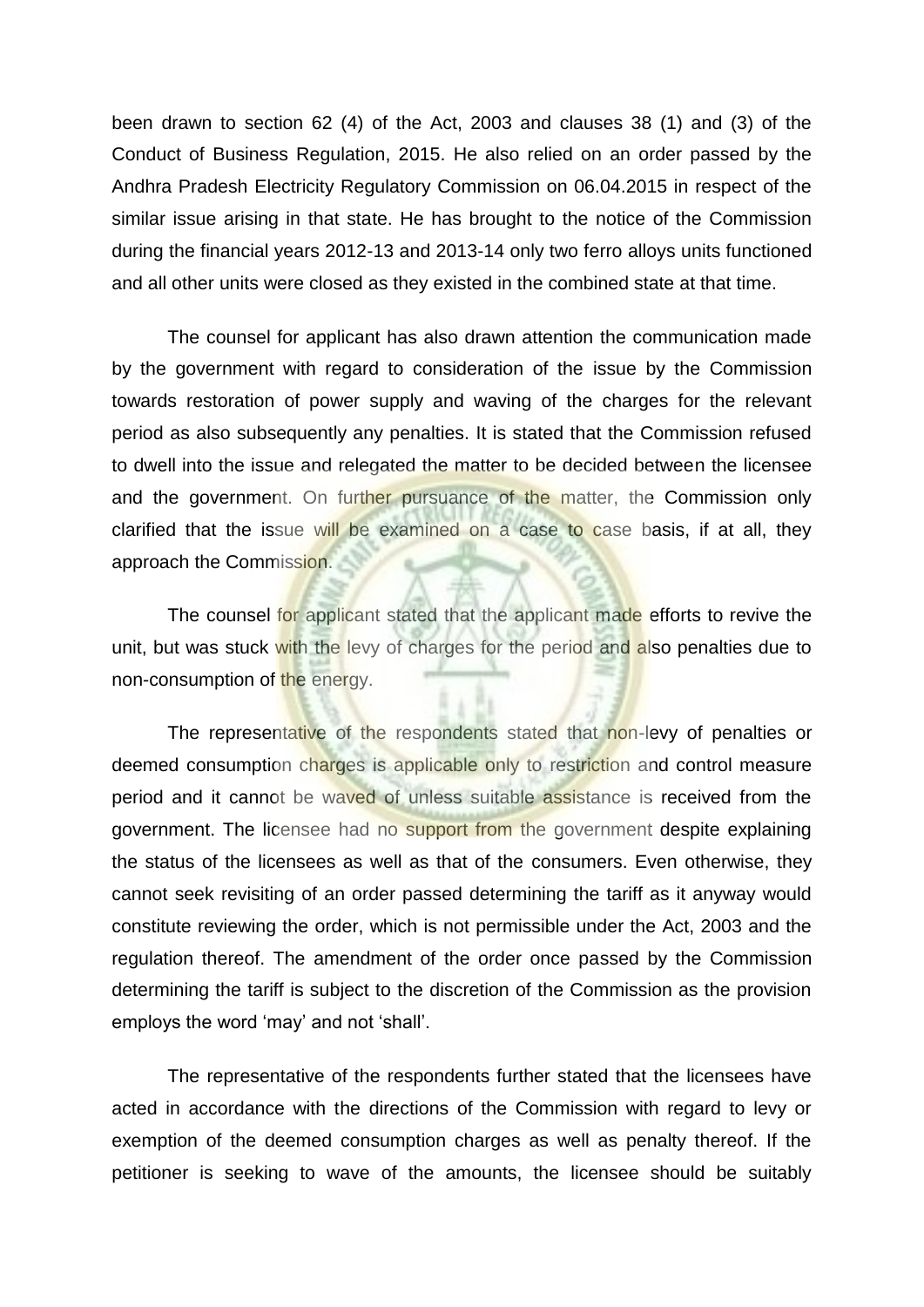compensated. The calculations made by the licensee in respect of levy are in accordance with the orders of the Commission. The Commission has already decided the issue, when it has replied to the government, as such there remains nothing to be decided by the Commission.

The counsel for petitioner while rebutting the contentions of the licensee, pointed out that the licensee cannot blow hot and cold in the matter. The issue is not generic to all industrial consumers, but is specific to ferro alloys units, as the Commission had imposed specific condition with regard to off take of energy. He has placed reliance on the judgment of the Hon'ble Supreme Court reported in 1975 (2) SCC 508 being Amalgamated Electricity Company Limited against Jalgaon Borough Municipality, wherein the Hon'ble Supreme Court considered the issue of minimum guarantee and minimum consumption. The present case also is on similar lines, which may be considered.

|                                                                          |                           |        | Having heard the submissions of the parties, the matter is reserved for orders. |
|--------------------------------------------------------------------------|---------------------------|--------|---------------------------------------------------------------------------------|
| $Sd$ -                                                                   |                           | $Sd$ - | Sd                                                                              |
| <b>Member</b>                                                            |                           | Member | Chairman                                                                        |
|                                                                          |                           |        |                                                                                 |
| Case No.                                                                 | Name of the Petitioner(s) |        | Name of the Respondent(s)                                                       |
| I. A. No. 14 of 2019   M/s. VBC Ferro Alloys   TSSPDCL & SE (O) TSSPDCL, |                           |        |                                                                                 |

**Sangareddy** 

Application filed seeking revisiting the conditions stipulated in the retail supply tariff order for FY 2012-13 for category of HT-I (B) consumers.

in O. P. No. 4 of 2012 **Limited** 

Sri Challa Gunaranjan, Advocate for applicant and Sri Mohammad Bande Ali, Law Attachee for respondents are present. The counsel for applicant stated that the prayer in this petition is prima facie with regard to revisiting the tariff order for the year 2012-13 in respect of deemed consumption by the ferro alloys units as specified therein in terms of the earlier orders. Due to imposition of restriction and control measures for the said year, the applicant was not able to function and the unit was closed. The Commission, while imposing the restriction and control measures in the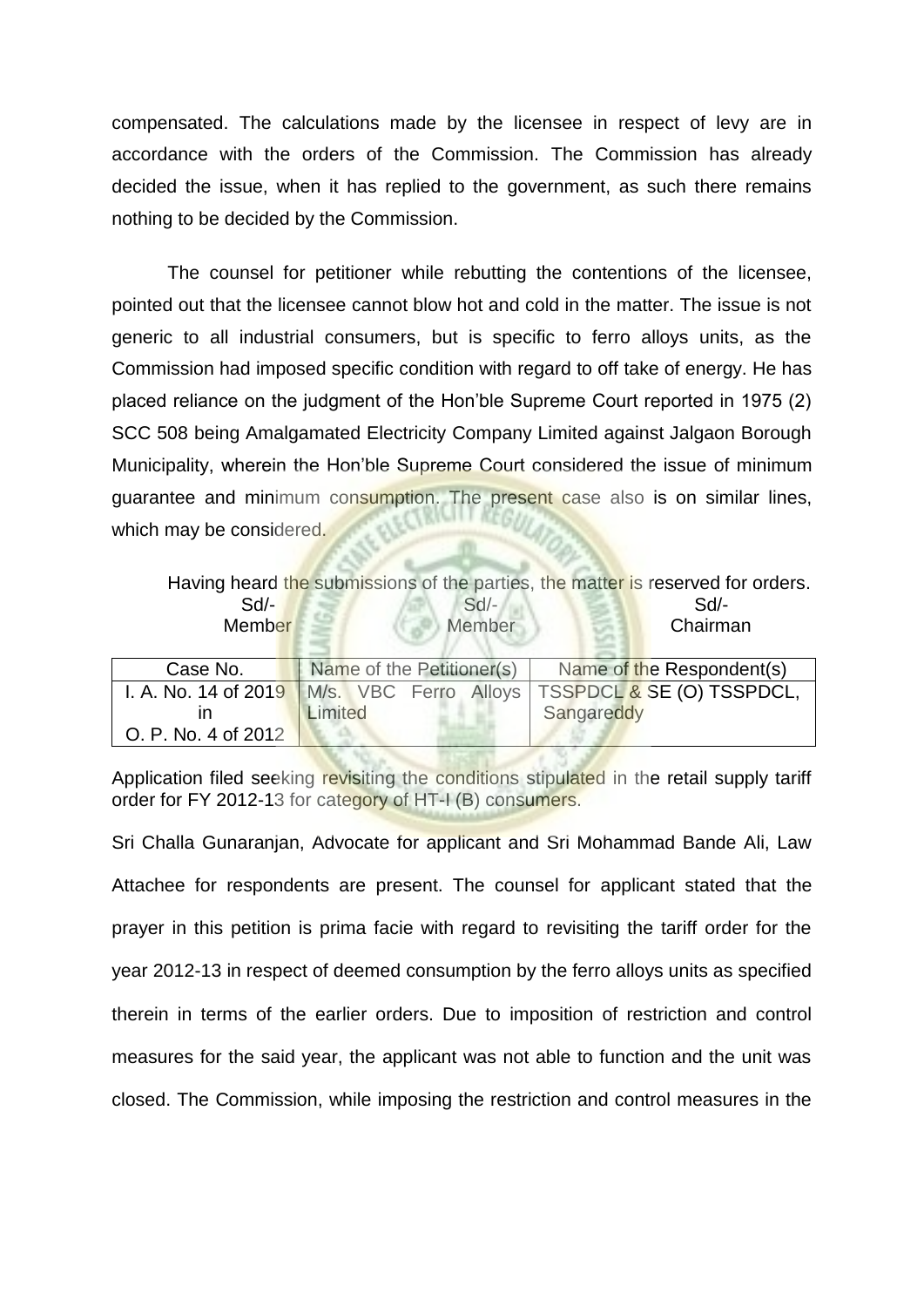relevant year, had specifically imposed a condition of not levying deemed consumption charges in respect of the industry.

The Commission, in the relevant tariff order, had imposed condition of drawing at least 85% after energy demand at 6701 KVAH per KVA of demand. The tariff had been fixed at Rs. 4.05 per unit. However, during the course of the relevant year, the licensees failed to meet the demand and approached the Commission to impose restriction and control measures under section 23 of the Electricity Act, 2003. The Commission having considered the demand supply position of power availability and allowed the licensees to impose such measures on such of the consumers as was decided by it. In doing so, the Commission had quantified and specified the methodology of availing the power in respect of the each of the categories of consumers. The applicant being constrained to function under the said conditions had closed the unit, since the equipment is required to have continuous power supply for 365 days in a year. If the machinery is stopped, it will take about two days to restore normalcy, which is detrimental to the functioning of the applicant.

The counsel for applicant emphasized the provisions of the Electricity Act, 2003 as also the Conduct of Business Regulation, 2015. It is his case that the Commission has ample power to revisit the order passed by it at any point of time to mitigate the difficulty caused to any of the stakeholders. Particular reference has been drawn to section 62 (4) of the Act, 2003 and clauses 38 (1) and (3) of the Conduct of Business Regulation, 2015. He also relied on an order passed by the Andhra Pradesh Electricity Regulatory Commission on 06.04.2015 in respect of the similar issue arising in that state. He has brought to the notice of the Commission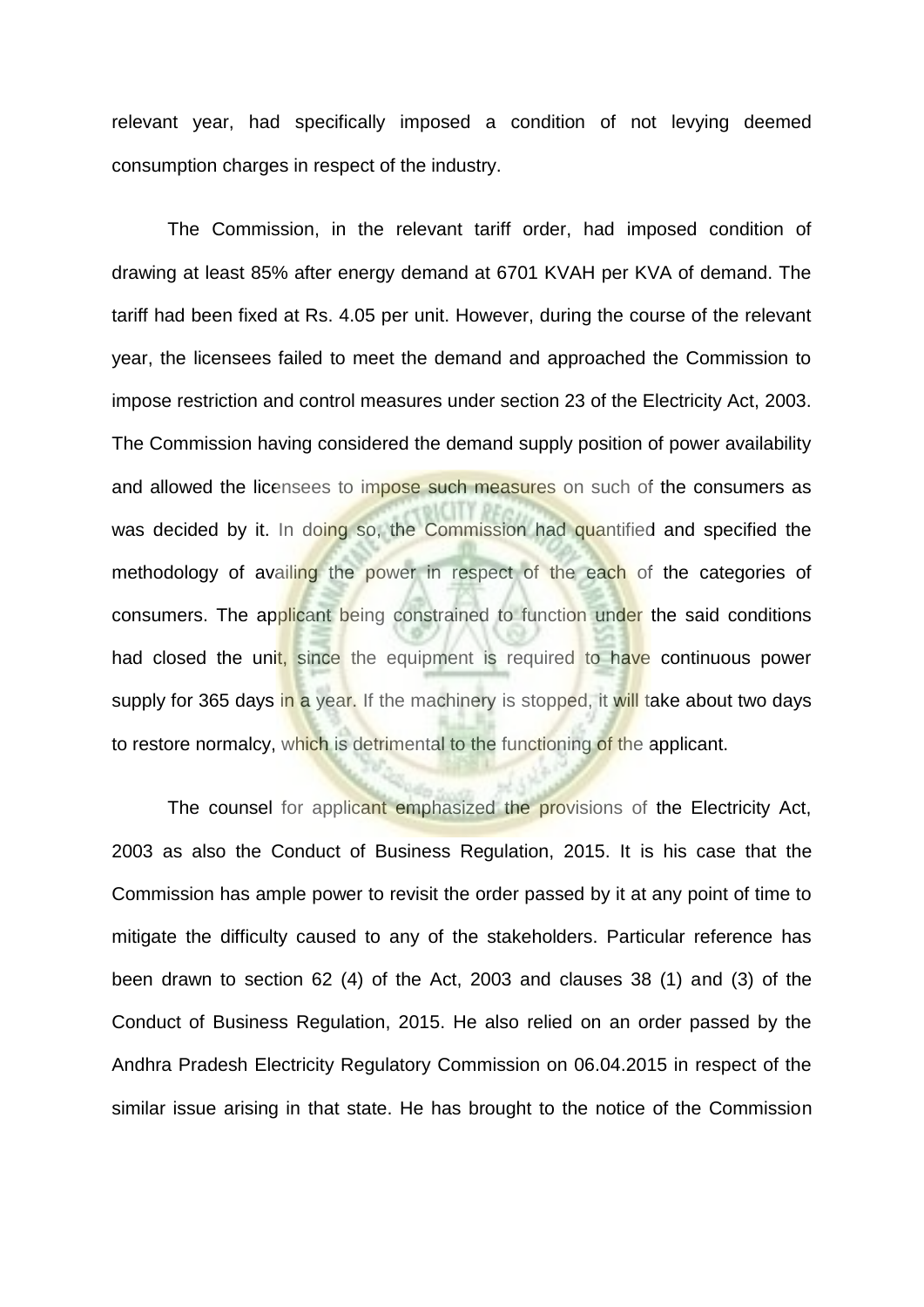during the financial years 2012-13 and 2013-14 only two ferro alloys units functioned and all other units were closed as they existed in the combined state at that time.

The counsel for applicant has also drawn attention the communication made by the government with regard to consideration of the issue by the Commission towards restoration of power supply and waving of the charges for the relevant period as also subsequently any penalties. It is stated that the Commission refused to dwell into the issue and relegated the matter to be decided between the licensee and the government. On further pursuance of the matter, the Commission only clarified that the issue will be examined on a case to case basis, if at all, they approach the Commission.

The counsel for applicant stated that the applicant made efforts to revive the unit, but was stuck with the levy of charges for the period and also penalties due to non-consumption of the energy.

The representative of the respondents stated that non-levy of penalties or deemed consumption charges is applicable only to restriction and control measure period and it cannot be waved of unless suitable assistance is received from the government. The licensee had no support from the government despite explaining the status of the licensees as well as that of the consumers. Even otherwise, they cannot seek revisiting of an order passed determining the tariff as it anyway would constitute reviewing the order, which is not permissible under the Act, 2003 and the regulation thereof. The amendment of the order once passed by the Commission determining the tariff is subject to the discretion of the Commission as the provision employs the word 'may' and not 'shall'.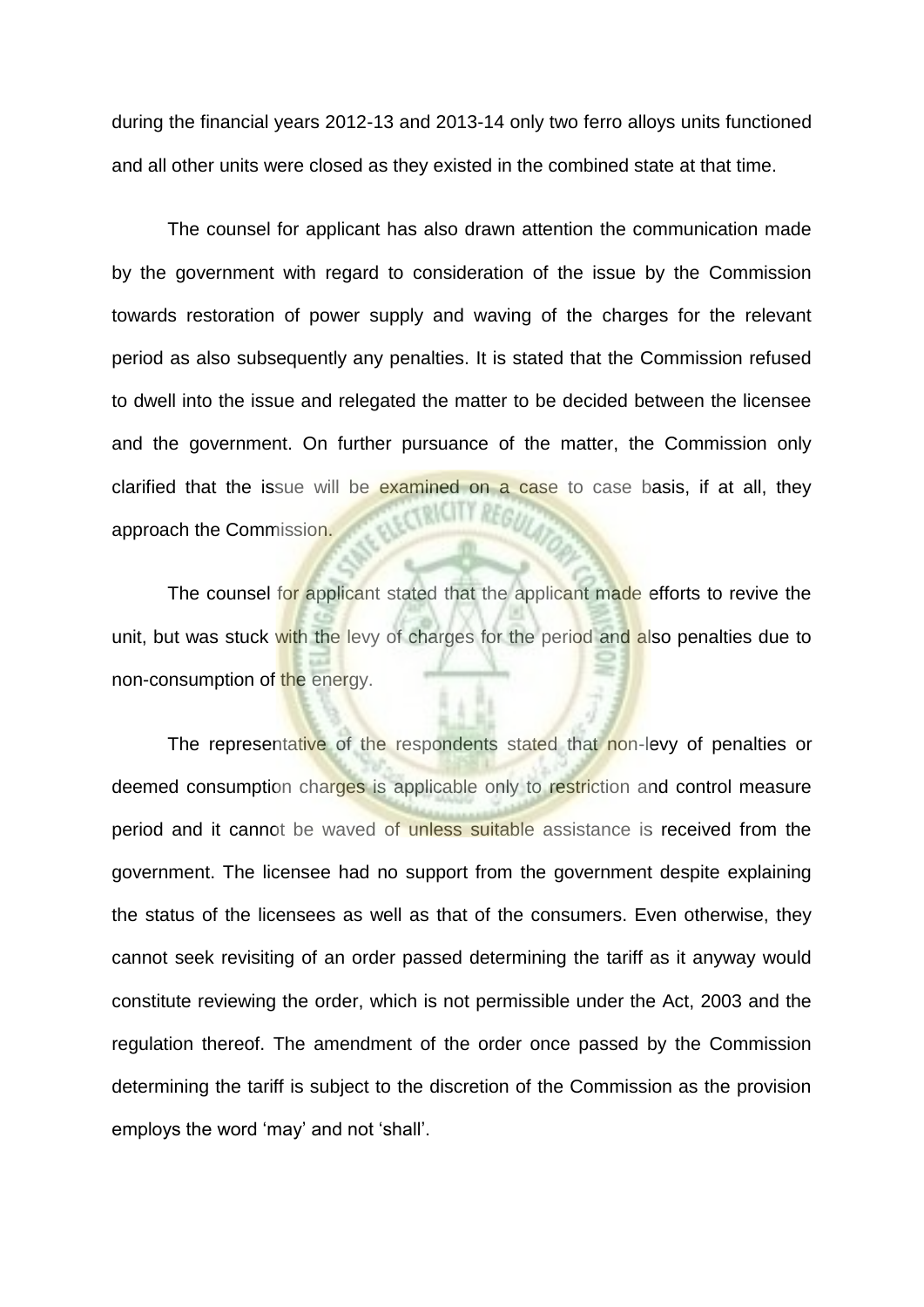The representative of the respondents further stated that the licensees have acted in accordance with the directions of the Commission with regard to levy or exemption of the deemed consumption charges as well as penalty thereof. If the petitioner is seeking to wave of the amounts, the licensee should be suitably compensated. The calculations made by the licensee in respect of levy are in accordance with the orders of the Commission. The Commission has already decided the issue, when it has replied to the government, as such there remains nothing to be decided by the Commission.

The counsel for petitioner while rebutting the contentions of the licensee, pointed out that the licensee cannot blow hot and cold in the matter. The issue is not generic to all industrial consumers, but is specific to ferro alloys units, as the Commission had imposed specific condition with regard to off take of energy. He has placed reliance on the judgment of the Hon'ble Supreme Court reported in 1975 (2) SCC 508 being Amalgamated Electricity Company Limited against Jalgaon Borough Municipality, wherein the Hon'ble Supreme Court considered the issue of minimum guarantee and minimum consumption. The present case also is on similar lines, which may be considered.

| $Sd$ -<br>Member          |                           | Sd<br>Member | Sd<br>Chairman                           |
|---------------------------|---------------------------|--------------|------------------------------------------|
| Case No.                  | Name of the Petitioner(s) |              | Name of the Respondent(s)                |
| I. A. (SR) No. 28 of 2019 |                           |              | M/s. VBC Ferro Alloys   TSSPDCL & SE (O) |
|                           | Limited                   |              | <b>Sangareddy TSSPDCL</b>                |
| O. P. No. 21 of 2017      |                           |              |                                          |

Having heard the submissions of the parties, the matter is reserved for orders.

Application filed seeking revisiting the conditions stipulated in the retail supply tariff order for FY 2018-19 for category of HT-I (B) consumers.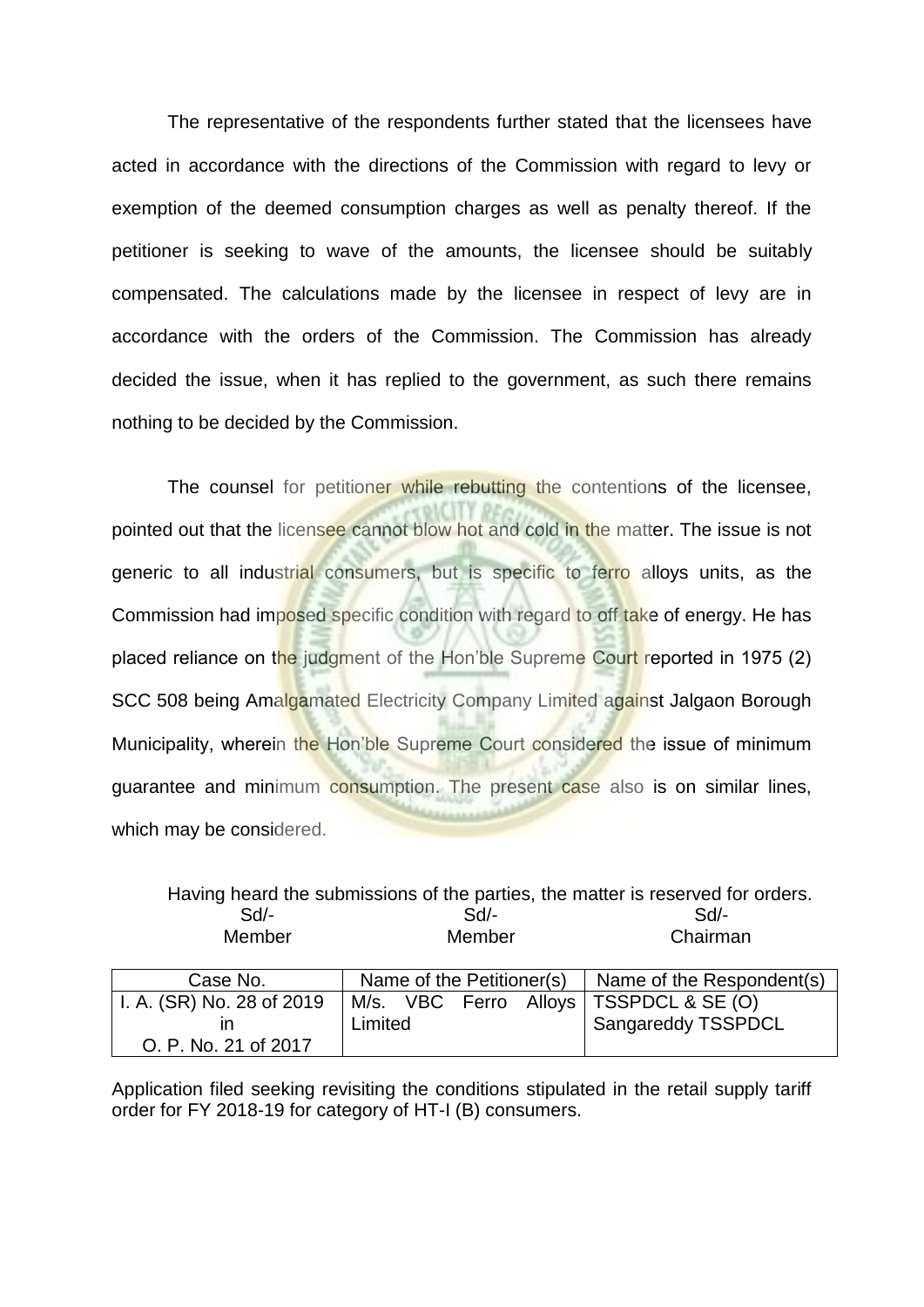Sri Challa Gunaranjan, Advocate for applicant and Sri Mohammad Bande Ali, Law Attachee for respondents are present. The counsel for applicant stated that the prayer in this petition is prima facie with regard to revisiting the tariff order for the year 2018-19 in respect of deemed consumption by the ferro alloys units as specified therein in terms of the earlier orders. The petitioner stopped the unit during R & C Measures and during 2018 it made efforts to revive the unit. Accordingly it requested the release of power supply and initially 1 MVA released for restoration of supply and after obtaining the necessary approvals another 19 MVA has been released. The total availed in January 2019 after payment of all the charges that is security deposit etc., in 20 MVA.

The counsel for petitioner stated that the unit started functioning in January 2019 and earlier efforts were made to get waiver of earlier deemed consumption charges as well as security deposit. Representation was made to the government which in turn referred the matter to the Commission. The consumer requested the licensee to waive of the earlier demands made towards deemed consumption and other charges and the licensee replied that the matter is before the Government and the Commission, as such action will be taken based on decision of the Government and the Commission.

The petitioner had approached the Hon'ble High Court questioning the demand made by the licensee for arrears. The Hon'ble High Court disposed of the writ petition requiring the petitioner to make representation and the same to the disposed of by the licensee. Subsequently after restoration of power supply, the licensee sought to disconnect it due to non-payment of the earlier demands. Again the petitioner approached the Hon'ble High Court to stop disconnection of power supply. The issue before the Hon'ble High Court and the present application are different. The present application is limited to calculation of deemed consumption charges by the licensee duly taking into account the period to be considered in terms of the order of the Commission as also modifying the tariff order applicable for FY  $2018 - 19$ .

The Commission, in the relevant tariff order, had imposed condition of drawing atleast 85% after energy demand at 6701 KVAH per KVA of demand. The applicant during the years 2012, 2013 being constrained to function under the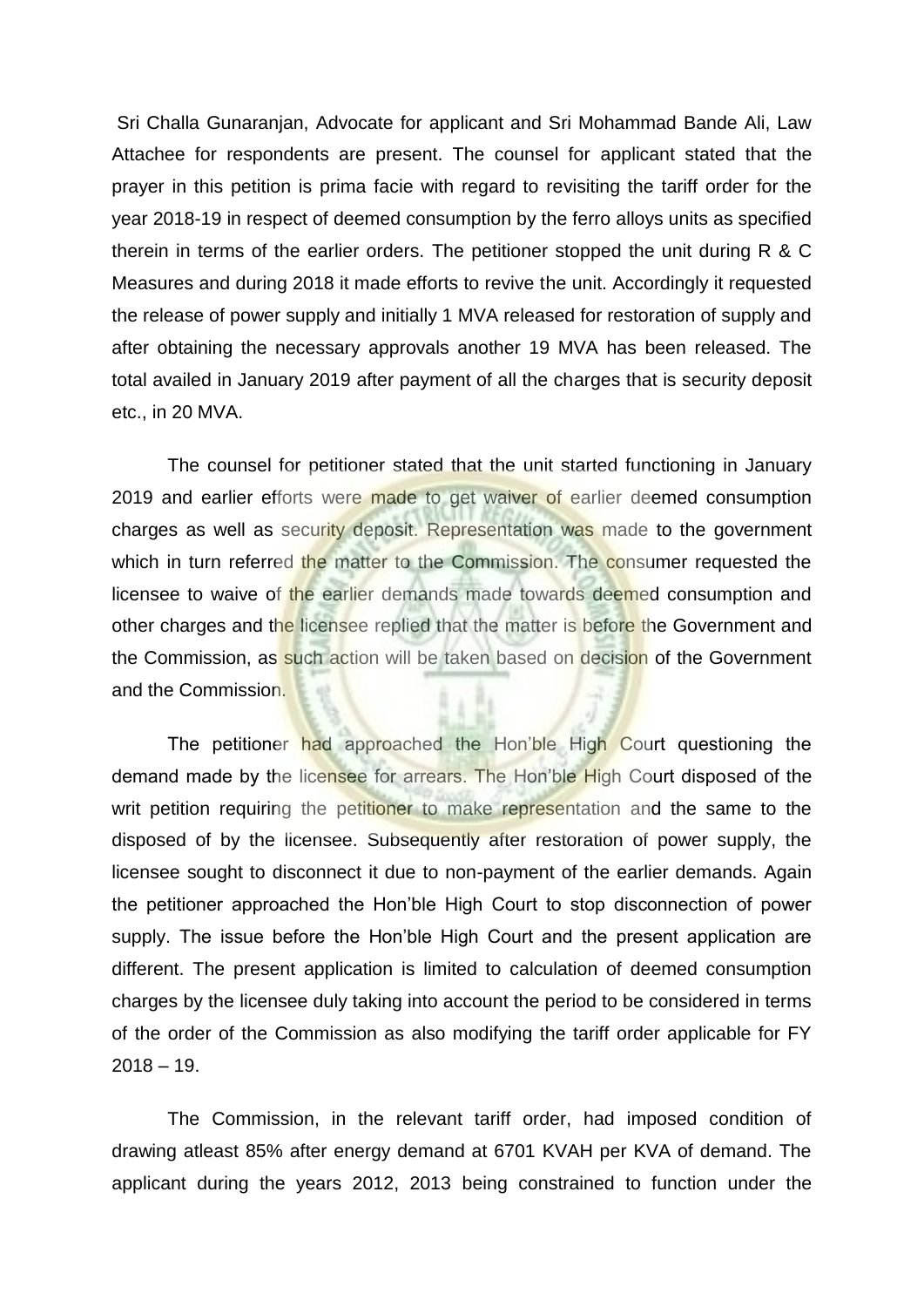restriction and control measure conditions had closed the unit, since the equipment was required to run on continuous power supply for 365 days in a year. If the machinery is stopped, it will take about two days to restore normalcy, which is detrimental to the functioning of the applicant.

The counsel for applicant emphasized the provisions of the Electricity Act, 2003 as also the Conduct of Business Regulation, 2015. It is his case that the Commission has ample power to revisit the order passed by it at any point of time to mitigate the difficulty caused to any of the stakeholders. Particular reference has been drawn to section 62 (4) of the Act, 2003 and clauses 38 (1) and (3) of the Conduct of Business Regulation, 2015. He has brought to the notice of the Commission during the financial years 2012-13 and 2013-14 only two ferro alloys units functioned and all other units were closed as they existed in the combined state at that time.

The counsel for applicant has also drawn attention the communication made by the government with regard to consideration of the issue by the Commission towards restoration of power supply and waving of the charges for the relevant period as also subsequently any penalties. It is stated that the Commission refused to dwell into the issue and relegated the matter to be decided between the licensee and the government. On further pursuance of the matter, the Commission only clarified that the issue will be examined on a case to case basis, if at all, they approach the Commission.

The counsel for applicant stated that the applicant made efforts to revive the unit, but was stuck with the levy of charges for the period and also penalties due to non-consumption of the energy. As stated earlier the unit was revived and became functional in January 2019 and thereafter the licensee proceeded to levy deemed consumption charges for the period January to March 2019 instead of taking one complete year of 365 days as per the formula ordered by the Commission and thus demanded payment of amount for deemed consumption charges for 2 months 11 days only.

The counsel for the applicant stated that the Commission provided in its orders that the deemed consumption charges shall be calculated in respect of ferro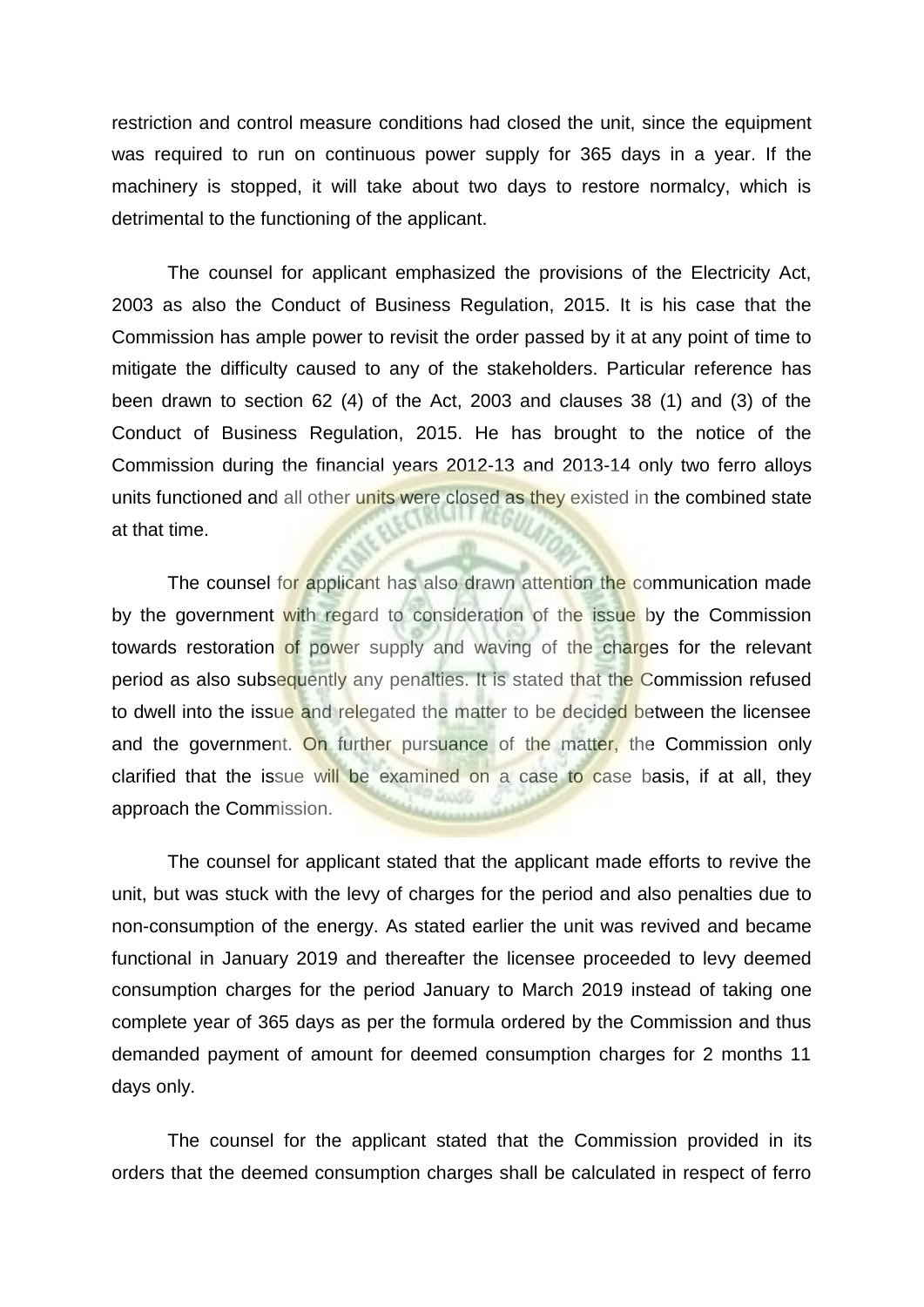alloys units on an annual basis and not for the financial year. Therefore, the petitioner is entitle to the same benefit of calculating deemed consumption at the 85% of the load for the total period of one year instead of 3 months as has been done by the licensee. The applicant therefore is before the Commission seeking modification of the tariff order by revisiting the same.

The representative of the respondents stated that non - levy of penalties or deemed consumption charges is applicable only to restriction and control measure period and it cannot be waved of unless suitable assistance is received from the government. The licensee had no support from the government despite explaining the status of the licensees as well as that of the consumers. Even otherwise, they cannot seek revisiting of an order passed determining the tariff as it anyway would constitute reviewing the order, which is not permissible under the Act, 2003 and the regulation thereof. The amendment of the order once passed by the Commission determining the tariff is subject to the discretion of the Commission as the provision employs the word 'may' and not 'shall'.

The representative of the respondents further stated that the licensees have acted in accordance with the directions of the Commission with regard to levy or exemption of the deemed consumption charges as well as penalty thereof. If the petitioner is seeking to wave of the amounts, the licensee should be suitably compensated. The calculations made by the licensee in respect of levy are in accordance with the orders of the Commission. The Commission has already decided the issue, when it has replied to the government, as such there remains nothing to be decided by the Commission.

The representative of the respondent stated that the applicant approached the Hon'ble High Court in two writ petitions on the same issue in W. P. Nos. 14612 and 17927 of 2019. Both the writ petitions are pending consideration before the Hon'ble High Court. The issue raised therein is substantially similar to the issue in the application. Therefore, the present application cannot be considered. It is also stated that the conditions imposed in the tariff order are applicable for the relevant tariff year and not for the subsequent period. Therefore, the licensee appropriately billed the petitioner for the period of 2 months 11 days only for that financial year for applying the principle of deemed consumption for one year. The contention of the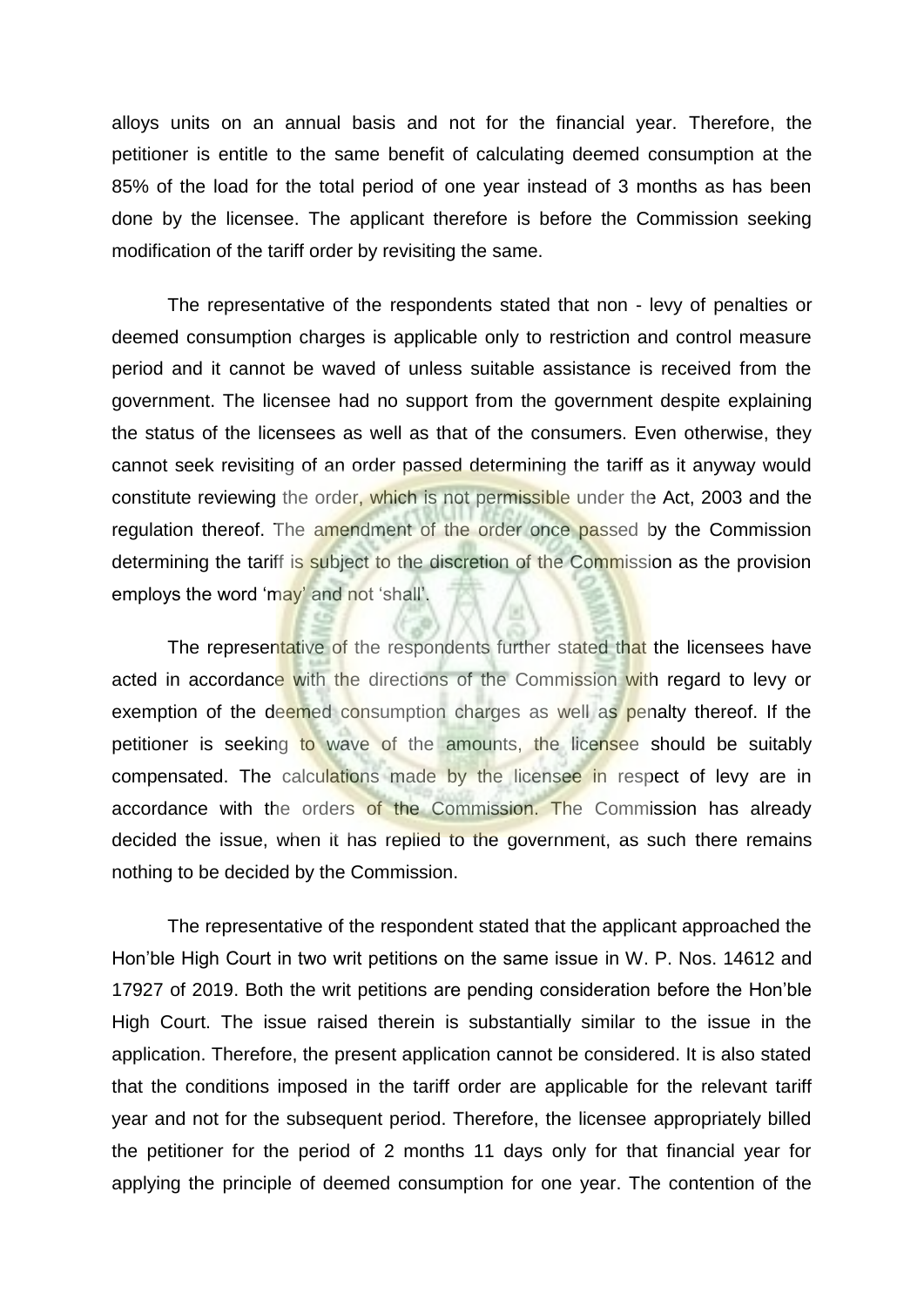applicant is not correct and it is inappropriate to take a full year of 365 days. Accordingly the action of the licensee for FY 2018 – 19 is in accordance with the order of the Commission.

The counsel for applicant while rebutting the contentions of the licensee, pointed out that the licensee cannot blow hot and cold in the matter. The issue is not generic to all industrial consumers, but is specific to ferro alloys units, as the Commission had imposed specific condition with regard to off take of energy. He has placed reliance on the judgment of the Hon'ble Supreme Court reported in 1975 (2) SCC 508 being Amalgamated Electricity Company Limited against Jalgaon Borough Municipality, wherein the Hon'ble Supreme Court considered the issue of minimum guarantee and minimum consumption. The present case also is on similar lines, which may be considered. A FECTRICITY REGULAR

| Sd/-<br>Member            | $Sd$ -<br>Member          | Having heard the submissions of the parties, the matter is reserved for orders.<br>Sd<br>Chairman |
|---------------------------|---------------------------|---------------------------------------------------------------------------------------------------|
| Case No.                  | Name of the Petitioner(s) | Name of the Respondent(s)                                                                         |
| R. P. (SR) No. 66 of 2021 | <b>TSSLDC (TSTRANSCO)</b> | -None-                                                                                            |
|                           |                           |                                                                                                   |
| I. A. (SR) No. 85 of 2021 |                           |                                                                                                   |
| ın                        |                           |                                                                                                   |
| O. P. No. 14 of 2021      |                           |                                                                                                   |

Review petition filed seeking review of the order dated 02.09.2021 passed in O. P. No. 14 of 2021 and I. A. No. 5 of 2021 in respect of annual performance review for FY 2019-20 of SLDC activity.

Application filed seeking to condone the delay in filing the review petition.

Sri. C. Srinivasa Rao, Joint Managing Director (Finance, Comml. & HRD) for review petitioner has appeared through video conference. The representative of the review petitioner stated that the Commission, while allowing the petition for annual performance of FY 2019-20 for SLDC activities, had refused to consider a small amount relating to capital expenditure, which was borrowed from TSTRANSCO. The said amount has to be repaid to the TSTRANSCO. Deducting the said amount would adversely effect its operations in maintaining the grid by procuring the necessary standard equipment for present and future operations. Therefore, he sought review of the order of the Commission and to rectify the amounts refused in the annual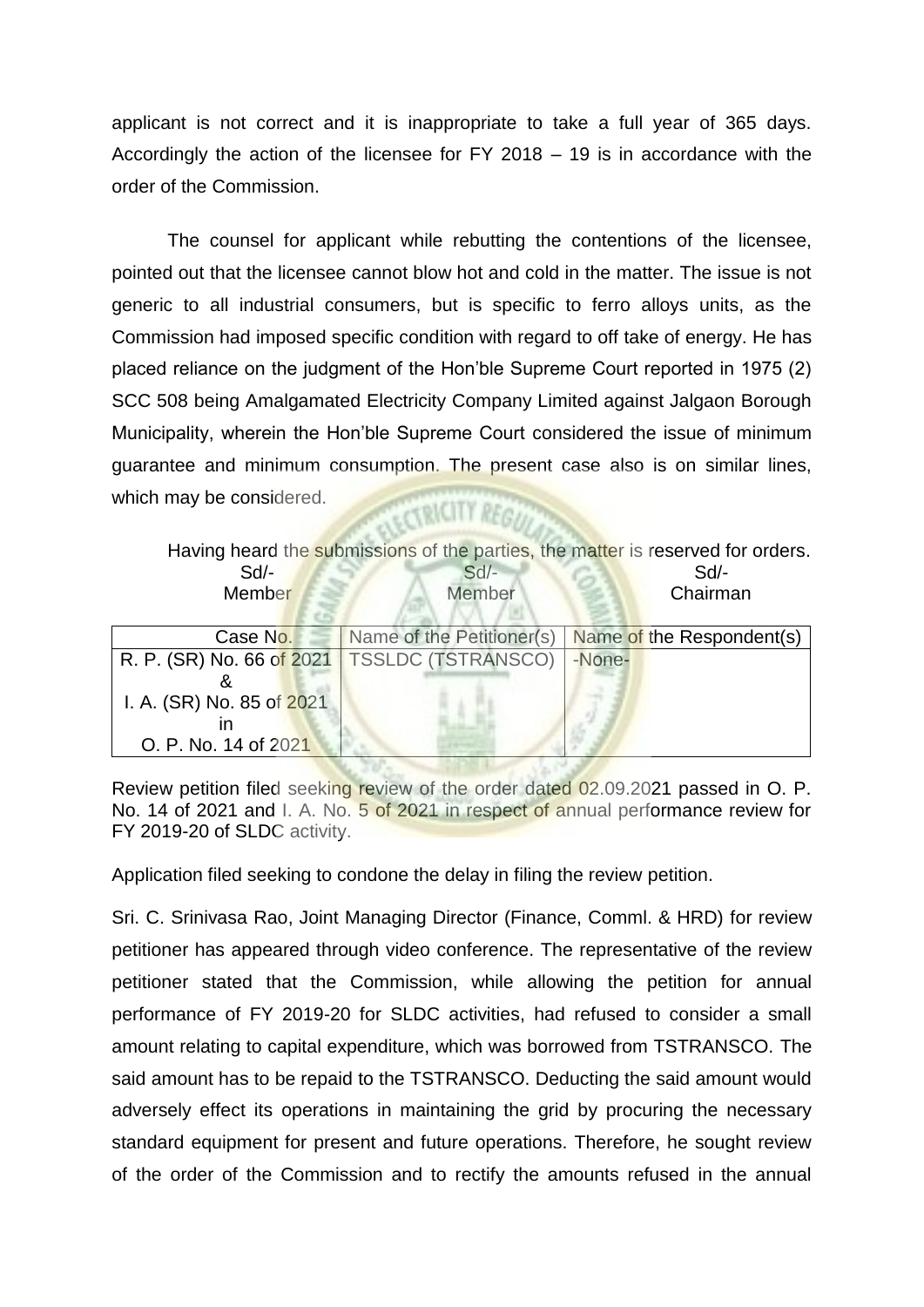performance petition. The Commission passed order on the annual performance in September, 2021 and the petition is filed in November, 2021 and there is a delay of few days in filing the review petition. The Commission may condone the delay in filing the review petition. The representative of the review petitioner sought admission of the review petition by condoning the delay, as also taking up the matter for review. Having heard the submissions, the matter is reserved for orders.

| $Sd$ - | Sd/-   | Sd/-     |
|--------|--------|----------|
| Member | Member | Chairman |

| Case No.                              | Name of the Petitioner(s) | Name of the Respondent(s) |
|---------------------------------------|---------------------------|---------------------------|
| R. P. (SR) No. 67 of 2021   TSTRANSCO |                           | -None-                    |
|                                       |                           |                           |
| I. A. (SR) No. 86 of 2021             |                           |                           |
|                                       |                           |                           |
| O. P. No. 13 of 2021                  |                           |                           |
|                                       |                           |                           |

**SEKULT KEO** Review petition filed seeking review of the order dated 02.09.2021 passed in O. P. No. 13 of 2021 and I. A. No. 6 of 2021 in respect of annual performance review for FY 2019-20 of transmission business.

Application filed seeking to condone the delay in filing the review petition.

Sri. C. Srinivasa Rao, Joint Managing Director (Finance, Comml. & HRD) for review petitioner has appeared through video conference. The representative of the review petitioner stated that the Commission, while allowing the petition for annual performance of FY 2019-20 for transmission business, had refused certain aspects, which have bearing on the finances of the transmission licensee. Although, the directions of the Commission have been complied with, certain amounts relating to capital expenditure, depreciation and consumer contribution have been decided against the review petitioner. He sought to explain by demonstrating various provisions of the regulations and order of the Commission. It is also his case that deducting amounts or not according approval for the amounts claimed, would have adverse impact on the revenues of the licensee. Also allowing lessor amount would result in having effect on the returns of the company. Therefore, he sought review of the order of the Commission and to rectify the amounts refused in the annual performance petition. The Commission passed order on the annual performance in September, 2021 and the petition is filed in November, 2021 and there is a delay of few days in filing the review petition. The Commission may condone the delay in filing the review petition. The representative of the review petitioner sought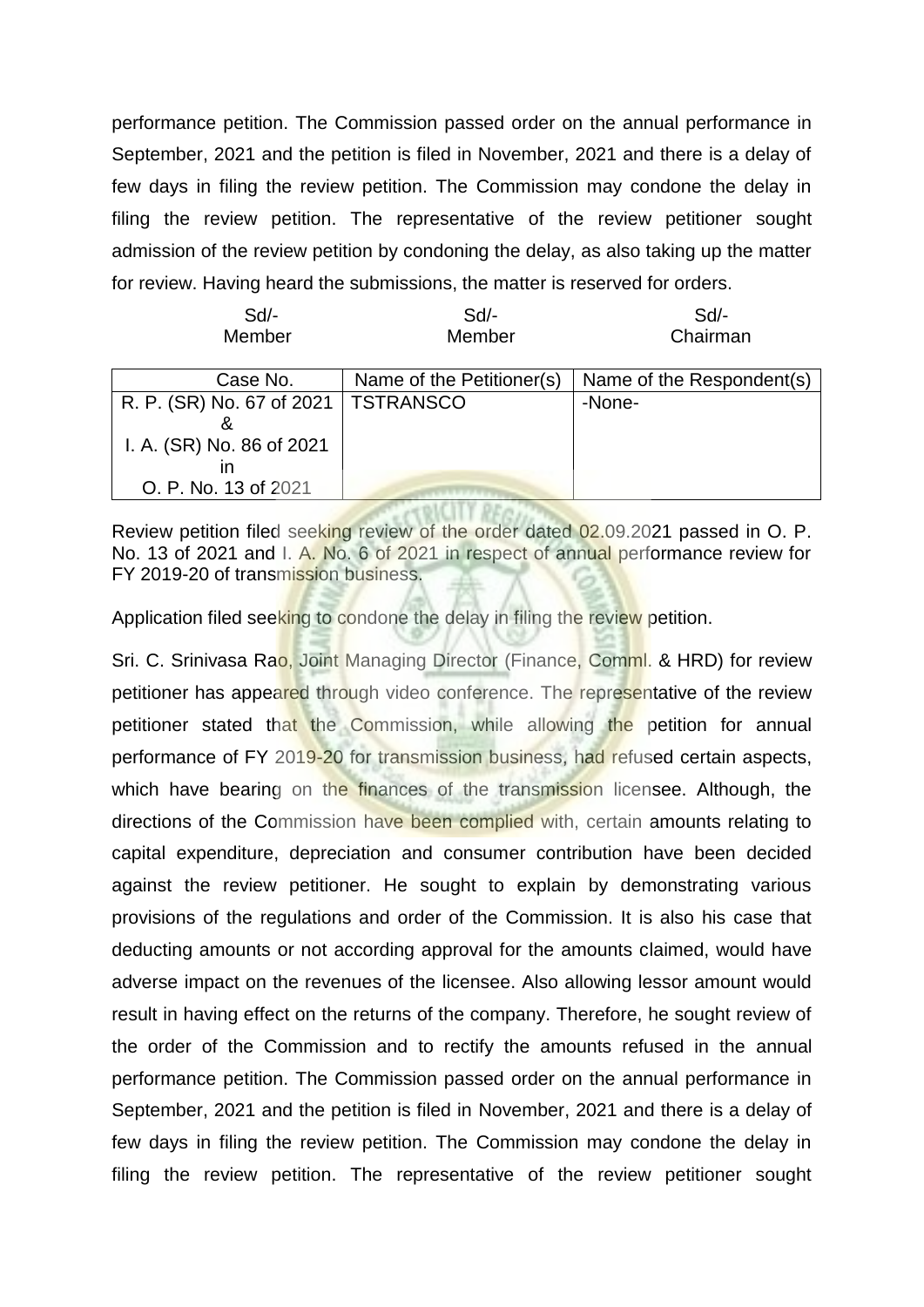admission of the review petition by condoning the delay, as also taking up the matter for review. Having heard the submissions, the matter is reserved for orders.

| Sd/-   | Sd/-   | Sd/-     |
|--------|--------|----------|
| Member | Member | Chairman |

| Case No.            | Name of the Petitioner(s) | Name of the Respondent(s) |
|---------------------|---------------------------|---------------------------|
| O. P. No. 4 of 2022 | M/s. ReNew Mega Solar     | <b>TSNPDCL</b>            |
|                     | Power Pvt. Ltd & another  |                           |

Petition filed seeking release of payments due to the petitioner No. 1 by the respondent and consequently payment of future bills in a timely manner in accordance with PPA.

Sri D. Prakash Reddy, Senior Advocate along with Ms. Mazag Andra Bi, Advocate for petitioner and Sri Mohammad Bande Ali, Law Attachee for respondent have appeared through video conference. The counsel for petitioner stated that the petition is filed for recovery of the amounts payable by the licensee for electricity supplied by the petitioner. The payments have been held up for more than a year now. They have filed an interlocutory application for payment of 90% of the amount to them and another application for deposit of balance amount with the Commission. The counsel for petitioner sought to explain the urgency in the case. The representative of the respondent stated that the petition along with notice has been received only on 25.01.2022 and therefore, he needs time to file counter affidavit by at least four weeks. The counsel for petitioner opposed the grant of such length of time for filing counter affidavit as the payments are long overdue. However, the Commission expressed its inability to schedule the hearing in the month of March, 2022 due to the exercise of retail supply tariff determination for FY 2022-23. Accordingly, it is inclined to adjourn the matter to April, 2022. The counsel for petitioner insisted on an early date. Considering the request and the time needed to file counter affidavit as also taking up the fresh interlocutory applications, the matter is adjourned.

| Call on 04.04.2022 at 11.30 A.M. |        |          |
|----------------------------------|--------|----------|
| Sd/-                             | Sd/-   | $Sd$ -   |
| Member                           | Member | Chairman |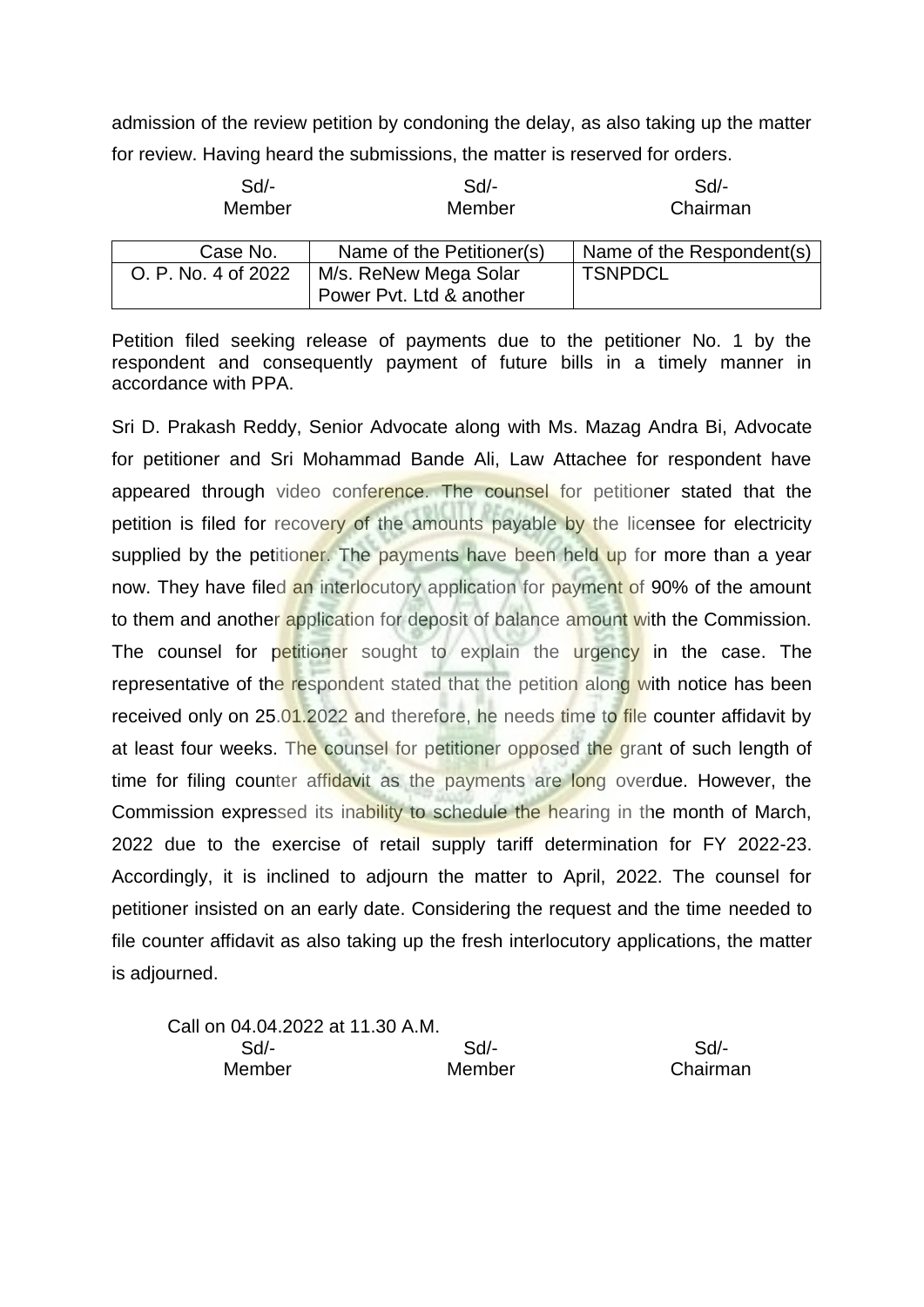| Case No. | Name of the Petitioner(s)                         | Name of the Respondent(s) |
|----------|---------------------------------------------------|---------------------------|
|          | O. P. No. 5 of 2022   M/s. ReNew Akshay Urja Pvt. | <b>TSSPDCL</b>            |
|          | Ltd & another                                     |                           |

Sri D. Prakash Reddy, Senior Advocate along with Ms. Mazag Andra Bi, Advocate for petitioner and Sri Mohammad Bande Ali, Law Attachee for respondent have appeared through video conference. The counsel for petitioner stated that the petition is filed for recovery of the amounts payable by the licensee for electricity supplied by the petitioner. The payments have been held up for more than a year now. They have filed an interlocutory application for payment of 90% of the amount to them and another application for deposit of balance amount with the Commission. The counsel for petitioner sought to explain the urgency in the case. The representative of the respondent stated that the petition along with notice has been received only on 25.01.2022 and therefore, he needs time to file counter affidavit by at least four weeks. The counsel for petitioner opposed the grant of such length of time for filing counter affidavit as the payments are long overdue. However, the Commission expressed its inability to schedule the hearing in the month of March, 2022 due to the exercise of retail supply tariff determination for FY 2022-23. Accordingly, it is inclined to adjourn the matter to April, 2022. The counsel for petitioner insisted on an early date. Considering the request and the time needed to file counter affidavit as also taking up the fresh interlocutory applications, the matter is adjourned.

Call on 04.04.2022 at 11.30 A.M.

Ltd & another

| $Sd$ -<br>Member | $Sd$ -<br>Member                                  | $Sd$ -<br>Chairman        |
|------------------|---------------------------------------------------|---------------------------|
| Case No.         | Name of the Petitioner(s)                         | Name of the Respondent(s) |
|                  | O. P. No. 6 of 2022   M/s. ReNew Saur Shakti Pvt. | 'TSSPDCL                  |

Petition filed seeking release of payments due to the petitioner No. 1 by the respondent and consequently payment of future bills in a timely manner in accordance with PPA.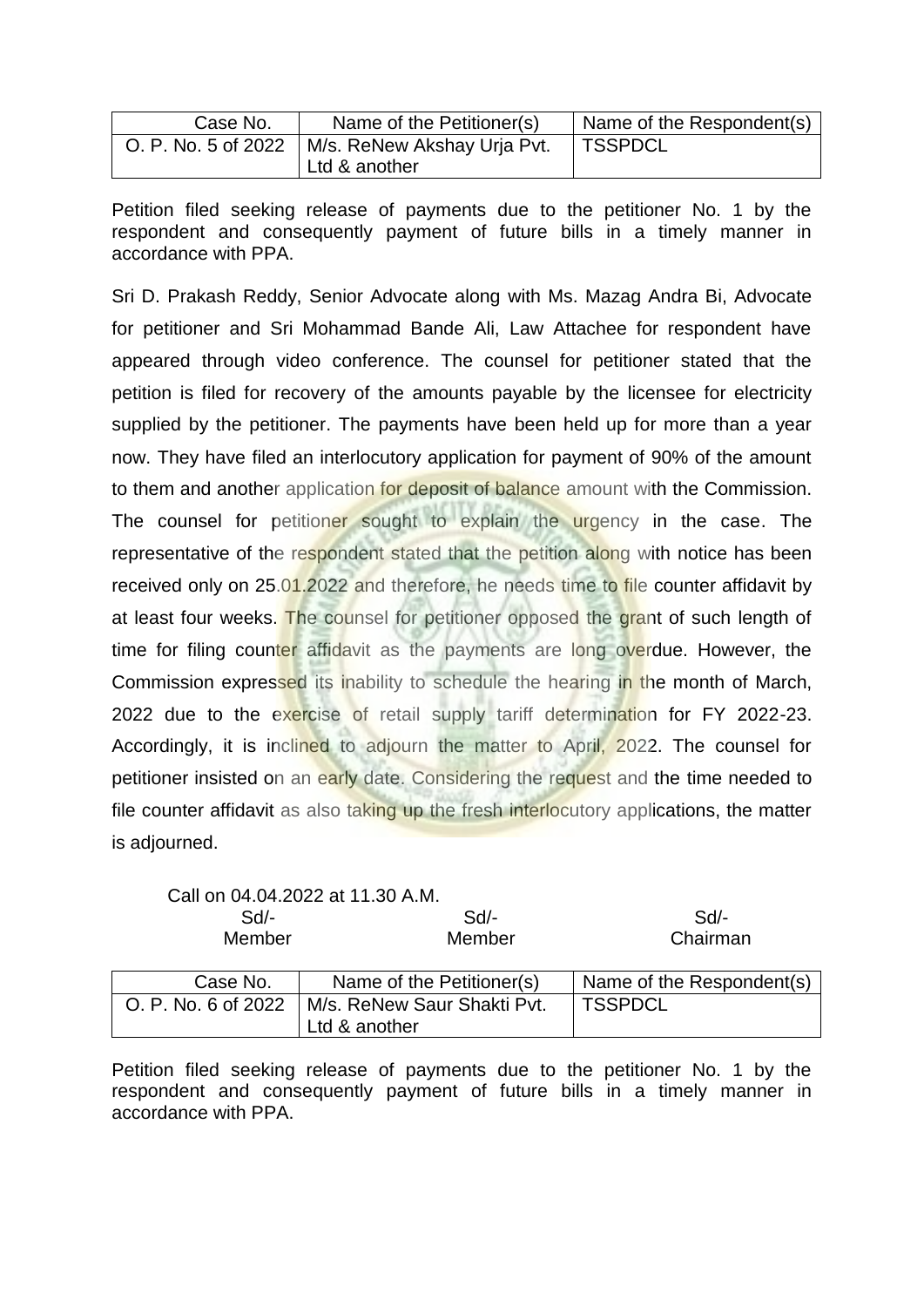Sri D. Prakash Reddy, Senior Advocate along with Ms. Mazag Andra Bi, Advocate for petitioner and Sri Mohammad Bande Ali, Law Attachee for respondent have appeared through video conference. The counsel for petitioner stated that the petition is filed for recovery of the amounts payable by the licensee for electricity supplied by the petitioner. The payments have been held up for more than a year now. They have filed an interlocutory application for payment of 90% of the amount to them and another application for deposit of balance amount with the Commission. The counsel for petitioner sought to explain the urgency in the case. The representative of the respondent stated that the petition along with notice has been received only on 25.01.2022 and therefore, he needs time to file counter affidavit by at least four weeks. The counsel for petitioner opposed the grant of such length of time for filing counter affidavit as the payments are long overdue. However, the Commission expressed its inability to schedule the hearing in the month of March, 2022 due to the exercise of retail supply tariff determination for FY 2022-23. Accordingly, it is inclined to adjourn the matter to April, 2022. The counsel for petitioner insisted on an early date. Considering the request and the time needed to file counter affidavit as also taking up the fresh interlocutory applications, the matter is adjourned.

Call on 04.04.2022 at 11.30 A.M.

Sd/- Sd/- Sd/- Sd/- Sd/- Sd/- Sd/-

Member Member Chairman

| Case No.            | Name of the Petitioner(s) | Name of the Respondent(s) |
|---------------------|---------------------------|---------------------------|
| O. P. No. 7 of 2022 | M/s. ReNew Solar Energy   | <b>TSNPDCL</b>            |
|                     | (Telangana) Pvt. Ltd &    |                           |
|                     | another                   |                           |

Petition filed seeking release of payments due to the petitioner No. 1 by the respondent and consequently payment of future bills in a timely manner in accordance with PPA.

Sri D. Prakash Reddy, Senior Advocate along with Ms. Mazag Andra Bi, Advocate for petitioner and Sri Mohammad Bande Ali, Law Attachee for respondent have appeared through video conference. The counsel for petitioner stated that the petition is filed for recovery of the amounts payable by the licensee for electricity supplied by the petitioner. The payments have been held up for more than a year now. They have filed an interlocutory application for payment of 90% of the amount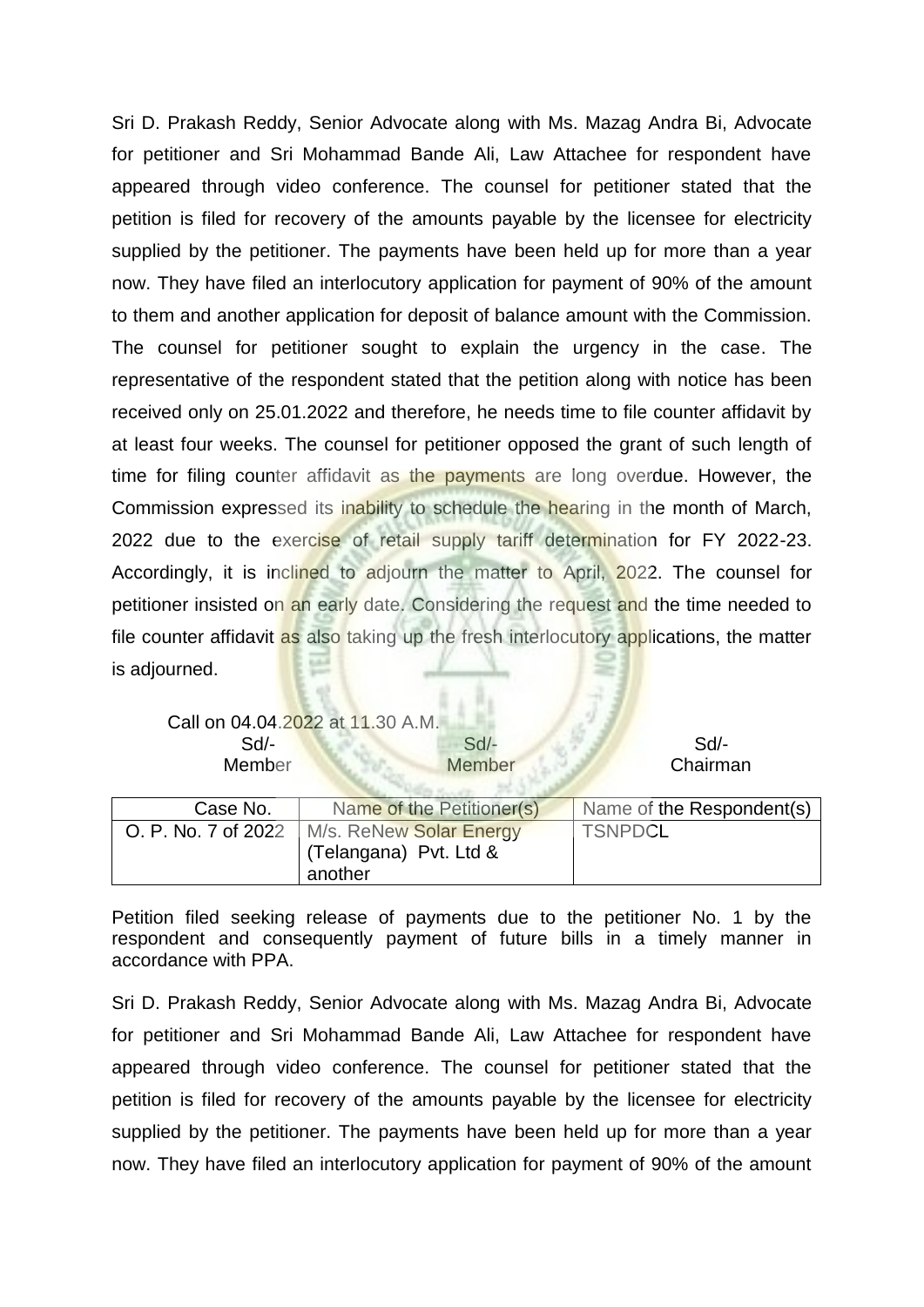to them and another application for deposit of balance amount with the Commission. The counsel for petitioner sought to explain the urgency in the case. The representative of the respondent stated that the petition along with notice has been received only on 25.01.2022 and therefore, he needs time to file counter affidavit by at least four weeks. The counsel for petitioner opposed the grant of such length of time for filing counter affidavit as the payments are long overdue. However, the Commission expressed its inability to schedule the hearing in the month of March, 2022 due to the exercise of retail supply tariff determination for FY 2022-23. Accordingly, it is inclined to adjourn the matter to April, 2022. The counsel for petitioner insisted on an early date. Considering the request and the time needed to file counter affidavit as also taking up the fresh interlocutory applications, the matter is adjourned.

| $Sd$ -<br>Member    | Call on 04.04.2022 at 11.30 A.M.<br>$Sd$ -<br>Member | Sd<br>Chairman            |
|---------------------|------------------------------------------------------|---------------------------|
| Case No.            | Name of the Petitioner(s)                            | Name of the Respondent(s) |
| O. P. No. 8 of 2022 | M/s. Prathamesh Solarfarms                           | <b>TSSPDCL</b>            |
|                     | Pvt. Ltd & another                                   |                           |

Petition filed seeking release of payments due to the petitioner No. 1 by the respondent and consequently payment of future bills in a timely manner in accordance with PPA.

Sri D. Prakash Reddy, Senior Advocate along with Ms. Mazag Andra Bi, Advocate for petitioner and Sri Mohammad Bande Ali, Law Attachee for respondent have appeared through video conference. The counsel for petitioner stated that the petition is filed for recovery of the amounts payable by the licensee for electricity supplied by the petitioner. The payments have been held up for more than a year now. They have filed an interlocutory application for payment of 90% of the amount to them and another application for deposit of balance amount with the Commission. The counsel for petitioner sought to explain the urgency in the case. The representative of the respondent stated that the petition along with notice has been received only on 25.01.2022 and therefore, he needs time to file counter affidavit by at least four weeks. The counsel for petitioner opposed the grant of such length of time for filing counter affidavit as the payments are long overdue. However, the Commission expressed its inability to schedule the hearing in the month of March,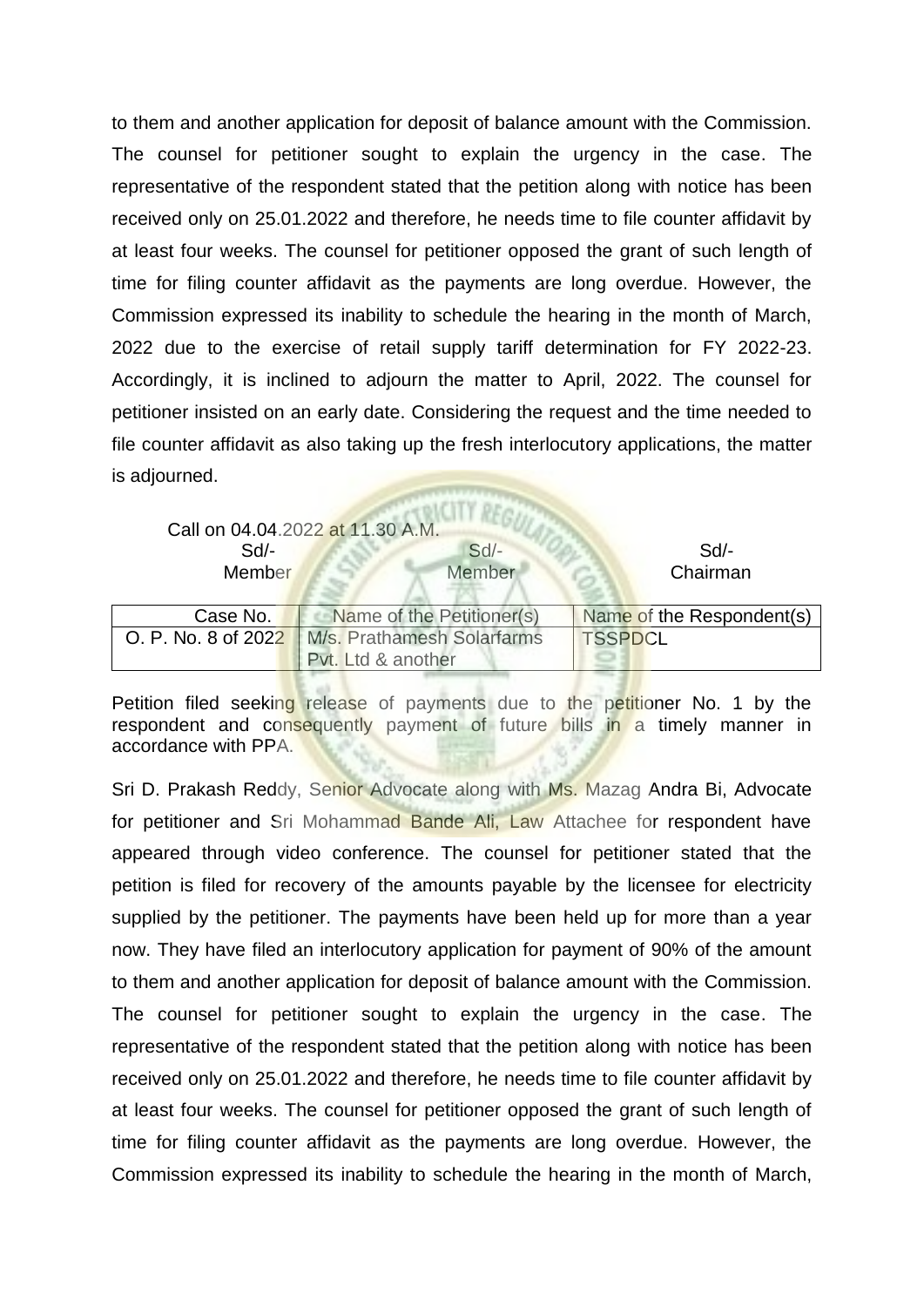2022 due to the exercise of retail supply tariff determination for FY 2022-23. Accordingly, it is inclined to adjourn the matter to April, 2022. The counsel for petitioner insisted on an early date. Considering the request and the time needed to file counter affidavit as also taking up the fresh interlocutory applications, the matter is adjourned.

|                     | Call on 04.04.2022 at 11.30 A.M. |                           |
|---------------------|----------------------------------|---------------------------|
| $Sd$ -              | $Sd$ -                           | Sd/-                      |
| Member              | Member                           | Chairman                  |
| Case No.            | Name of the Petitioner(s)        | Name of the Respondent(s) |
| O. P. No. 9 of 2022 | M/s. ReNew Akshay Urja Pvt.      | <b>TSSPDCL</b>            |

Ltd & another

Petition filed seeking release of payments due to the petitioner No. 1 by the respondent and consequently payment of future bills in a timely manner in accordance with PPA.

Sri D. Prakash Reddy, Senior Advocate along with Ms. Mazag Andra Bi, Advocate for petitioner and Sri Mohammad Bande Ali, Law Attachee for respondent have appeared through video conference. The counsel for petitioner stated that the petition is filed for recovery of the amounts payable by the licensee for electricity supplied by the petitioner. The payments have been held up for more than a year now. They have filed an interlocutory application for payment of 90% of the amount to them and another application for deposit of balance amount with the Commission. The counsel for petitioner sought to explain the urgency in the case. The representative of the respondent stated that the petition along with notice has been received only on 25.01.2022 and therefore, he needs time to file counter affidavit by at least four weeks. The counsel for petitioner opposed the grant of such length of time for filing counter affidavit as the payments are long overdue. However, the Commission expressed its inability to schedule the hearing in the month of March, 2022 due to the exercise of retail supply tariff determination for FY 2022-23. Accordingly, it is inclined to adjourn the matter to April, 2022. The counsel for petitioner insisted on an early date. Considering the request and the time needed to file counter affidavit as also taking up the fresh interlocutory applications, the matter is adjourned.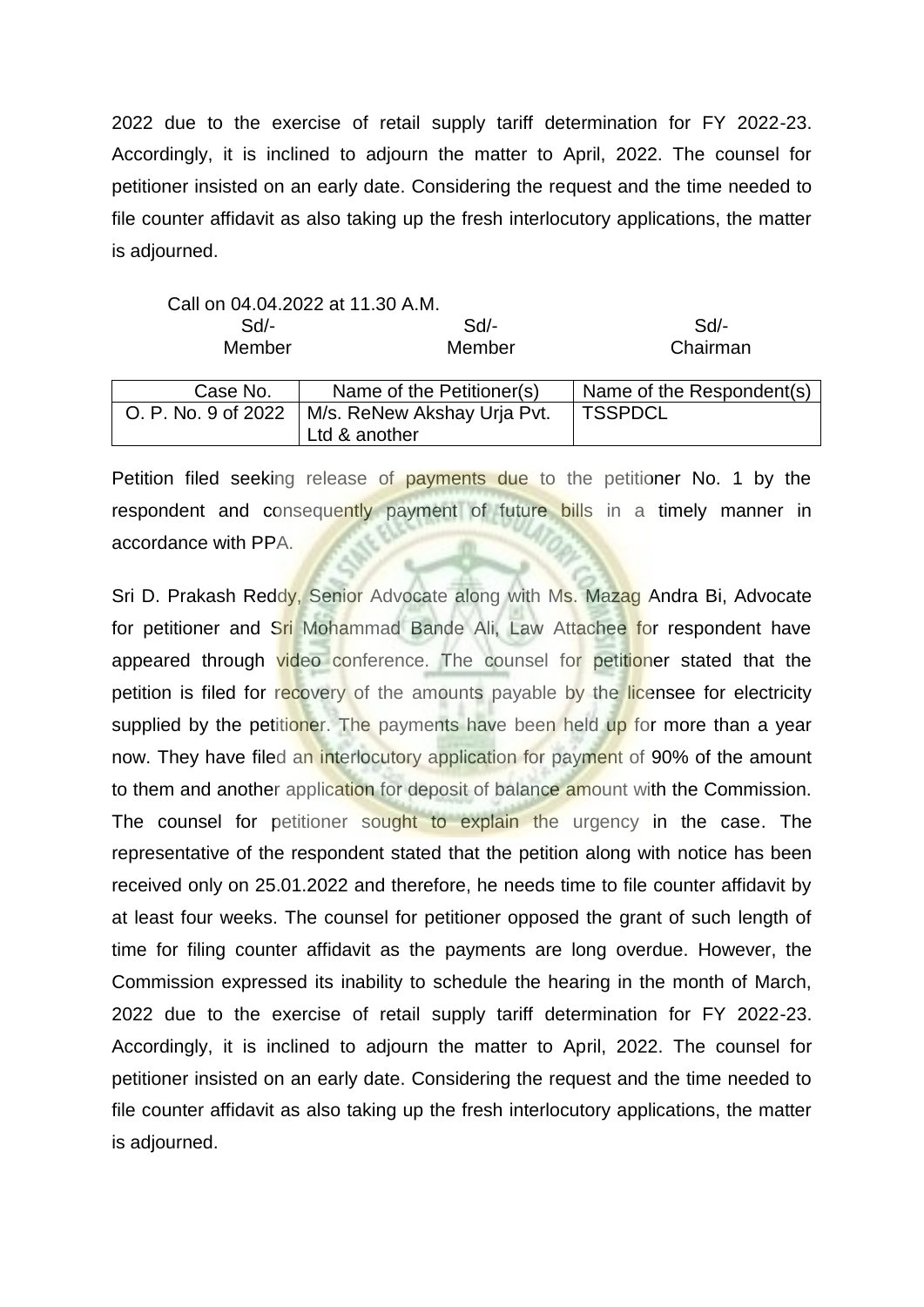|          | Call on 04.04.2022 at 11.30 A.M.                   |                           |
|----------|----------------------------------------------------|---------------------------|
| Sd       | $Sd$ -                                             | Sd                        |
| Member   | Member                                             | Chairman                  |
| Case No. | Name of the Petitioner(s)                          | Name of the Respondent(s) |
|          | O. P. No. 10 of 2022   M/s. ReNew Saur Shakti Pvt. | <b>TSNPDCL</b>            |
|          | Ltd & another                                      |                           |

Sri D. Prakash Reddy, Senior Advocate along with Ms. Mazag Andra Bi, Advocate for petitioner and Sri Mohammad Bande Ali, Law Attachee for respondent have appeared through video conference. The counsel for petitioner stated that the petition is filed for recovery of the amounts payable by the licensee for electricity supplied by the petitioner. The payments have been held up for more than a year now. They have filed an interlocutory application for payment of 90% of the amount to them and another application for deposit of balance amount with the Commission. The counsel for petitioner sought to explain the urgency in the case. The representative of the respondent stated that the petition along with notice has been received only on 25.01.2022 and therefore, he needs time to file counter affidavit by at least four weeks. The counsel for petitioner opposed the grant of such length of time for filing counter affidavit as the payments are long overdue. However, the Commission expressed its inability to schedule the hearing in the month of March, 2022 due to the exercise of retail supply tariff determination for FY 2022-23. Accordingly, it is inclined to adjourn the matter to April, 2022. The counsel for petitioner insisted on an early date. Considering the request and the time needed to file counter affidavit as also taking up the fresh interlocutory applications, the matter is adjourned.

| Call on 04.04.2022 at 11.30 A.M. |        |          |
|----------------------------------|--------|----------|
| Sd/-                             | Sd/-   | Sd       |
| <b>Member</b>                    | Member | Chairman |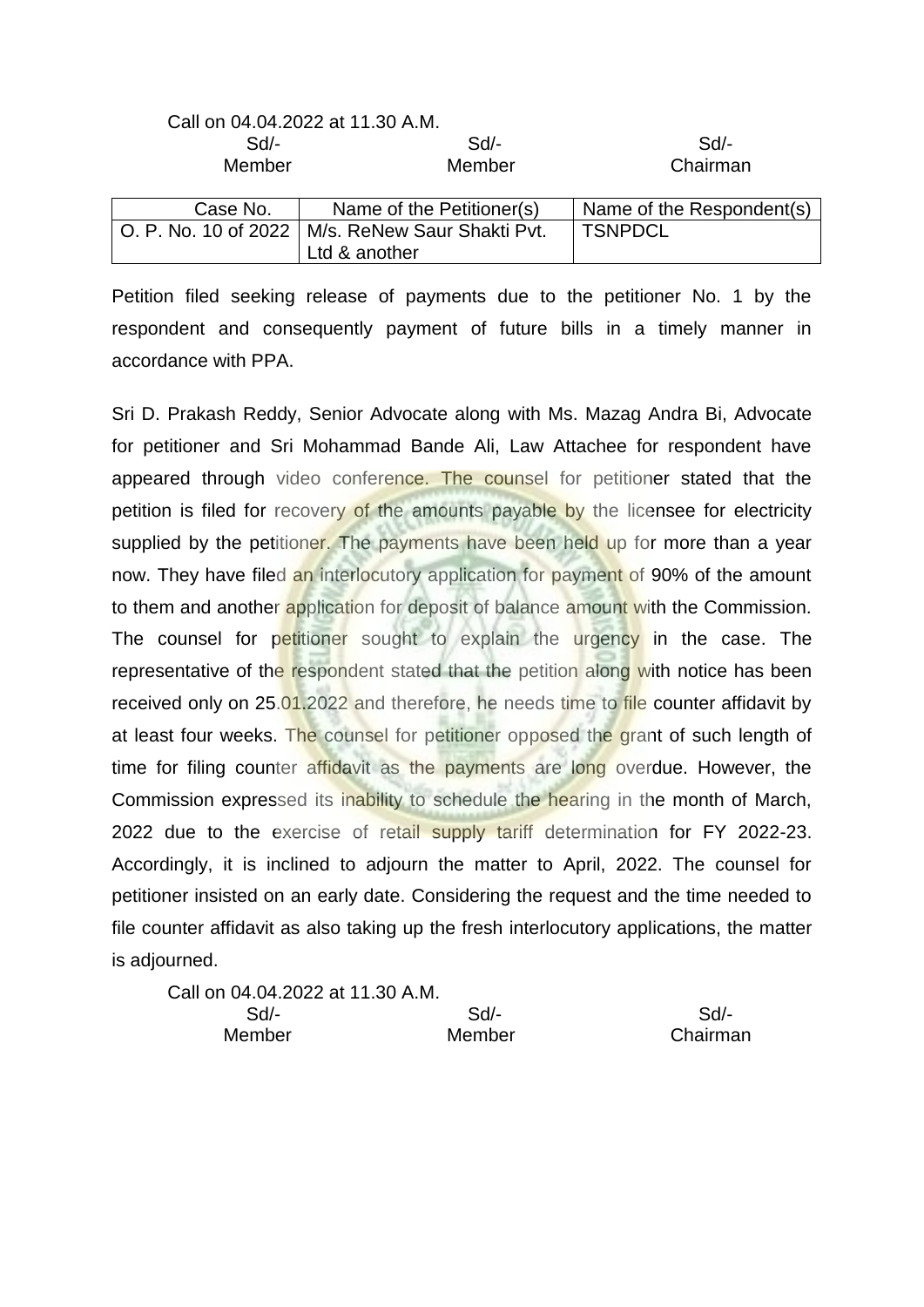| Case No.             | Name of the Petitioner(s) | Name of the Respondent(s) |
|----------------------|---------------------------|---------------------------|
| O. P. No. 11 of 2022 | M/s. Winsol Solar Fields  | <b>TSSPDCL</b>            |
|                      | (Polepally) Pvt. Ltd      |                           |
| I. A. No. 3 of 2022  |                           |                           |

I. A. filed seeking interim order directing the respondent to pay 75% of the overdue amounts along with interest for late payment to the petitioner within one week.

Sri Aditya K. Singh, Advocate representing Link Legal for petitioner and Sri Mohammad Bande Ali, Law Attachee for respondent have appeared through video conference. The counsel for petitioner stated that the petition is filed for recovery of the amounts payable by the licensee for electricity supplied by the petitioner. The payments have been held up for more than a year now. They have already filed an interlocutory application for payment of 75% of the amounts due to the petitioner. The counsel for petitioner sought to explain the urgency in the case. He also stated that unless payment is made, the petitioner will suffer serious financial crises, as it is a small company. The representative of the respondent stated that the petition along with notice has been received only on 25.01.2022 and therefore, he needs time to file counter affidavit by at least four weeks. The counsel for petitioner opposed the grant of such length of time for filing counter affidavit as the payments are long overdue. However, the Commission expressed its inability to schedule the hearing in the month of March, 2022 due to the exercise of retail supply tariff determination for FY 2022-23. Accordingly, it is inclined to adjourn the matter to April, 2022. The counsel for petitioner insisted on an early date. Considering the request and the time needed to file counter affidavit, the matter is adjourned. The counter affidavit shall be filed by 02.03.2022 and reply, if any, thereof by 31.03.2022.

Call on 04.04.2022 at 11.30 A.M. Sd/- Sd/- Sd/-

Member Member Chairman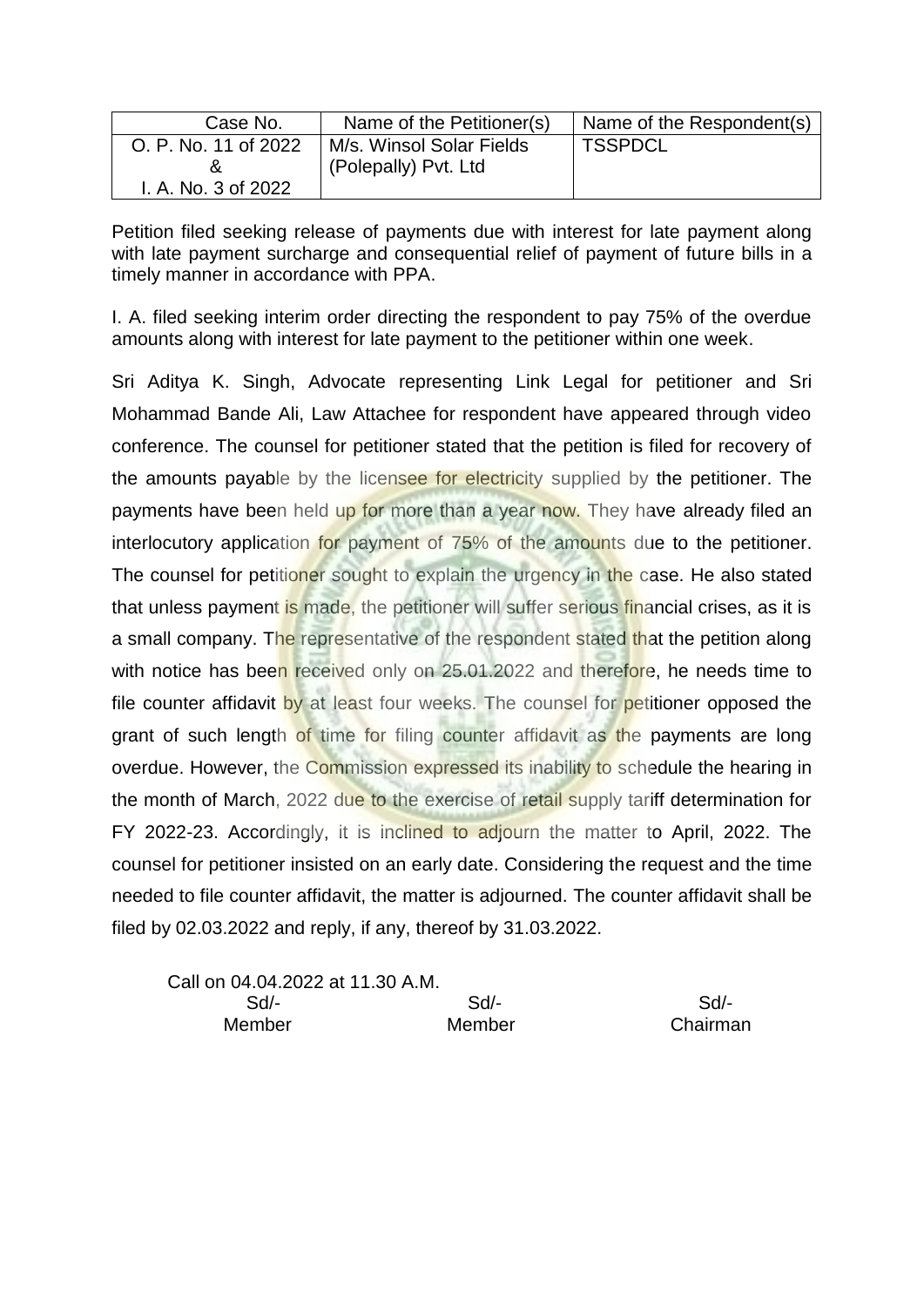| Case No.             | Name of the Petitioner(s) | Name of the Respondent(s) |
|----------------------|---------------------------|---------------------------|
| O. P. No. 12 of 2022 | M/s. Mahabubnagar Solar   | <b>TSSPDCL</b>            |
|                      | Parks Pvt. Ltd            |                           |
| I. A. No. 4 of 2022  |                           |                           |

I. A. filed seeking interim order directing the respondent to pay 75% of the overdue amounts along with interest for late payment to the petitioner within one week.

Sri Aditya K. Singh, Advocate representing Link Legal for petitioner and Sri Mohammad Bande Ali, Law Attachee for respondent have appeared through video conference. The counsel for petitioner stated that the petition is filed for recovery of the amounts payable by the licensee for electricity supplied by the petitioner. The payments have been held up for more than a year now. They have already filed an interlocutory application for payment of 75% of the amounts due to the petitioner. The counsel for petitioner sought to explain the urgency in the case. He also stated that unless payment is made, the petitioner will suffer serious financial crises, as it is a small company. The representative of the respondent stated that the petition along with notice has been received only on 25.01.2022 and therefore, he needs time to file counter affidavit by at least four weeks. The counsel for petitioner opposed the grant of such length of time for filing counter affidavit as the payments are long overdue. However, the Commission expressed its inability to schedule the hearing in the month of March, 2022 due to the exercise of retail supply tariff determination for FY 2022-23. Accordingly, it is inclined to adjourn the matter to April, 2022. The counsel for petitioner insisted on an early date. Considering the request and the time needed to file counter affidavit, the matter is adjourned. The counter affidavit shall be filed by 02.03.2022 and reply, if any, thereof by 31.03.2022.

Call on 04.04.2022 at 11.30 A.M.

 Sd/- Sd/- Sd/- Member Member Chairman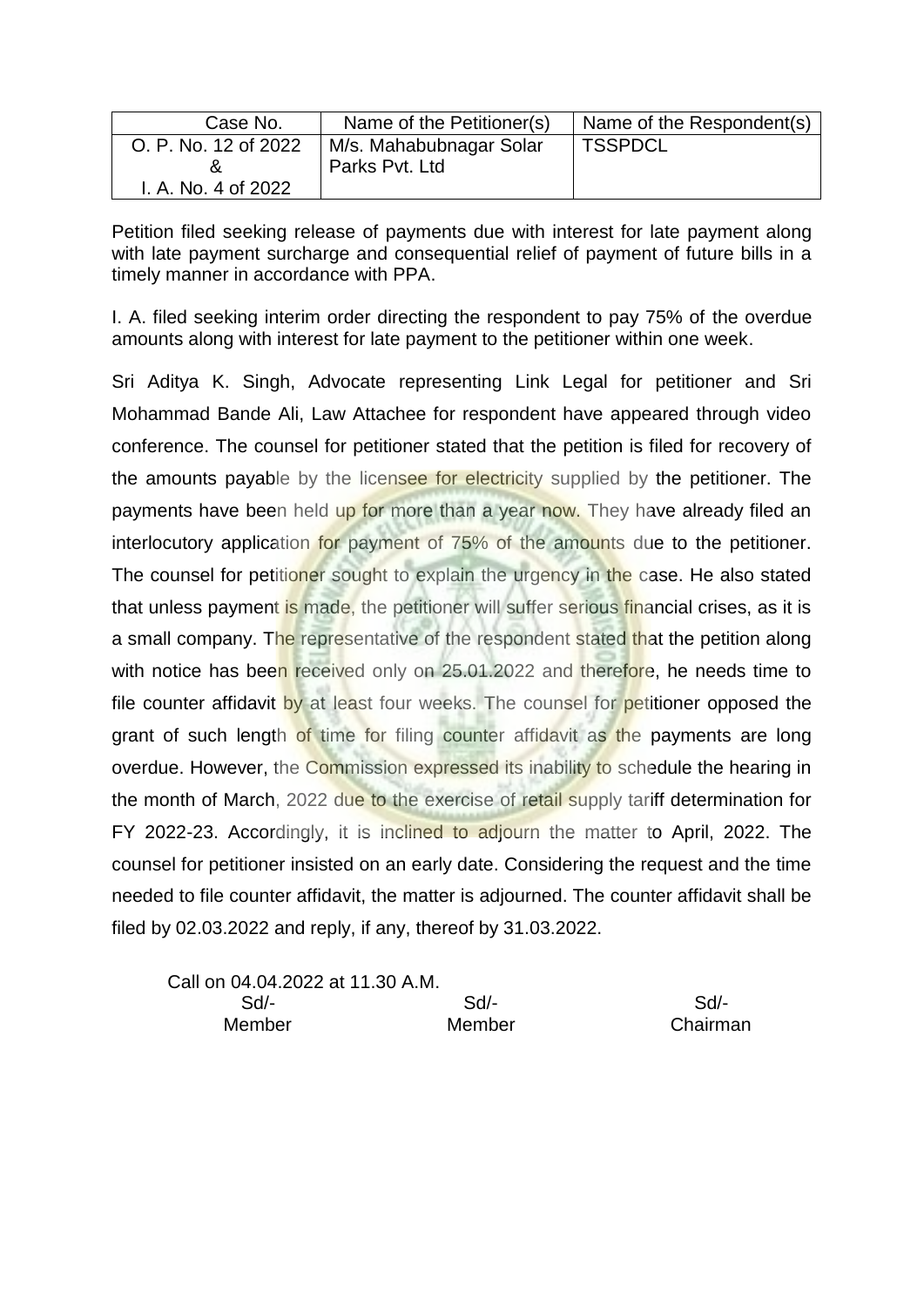| Case No.             | Name of the Petitioner(s) | Name of the Respondent(s) |
|----------------------|---------------------------|---------------------------|
| O. P. No. 13 of 2022 | M/s. Winsol Solar Fields  | <b>TSSPDCL</b>            |
|                      | (Polepally) Pvt. Ltd      |                           |
| I. A. No. 5 of 2022  |                           |                           |

I. A. filed seeking interim order directing the respondent to pay 75% of the overdue amounts along with interest for late payment to the petitioner within one week.

Sri Aditya K. Singh, Advocate representing Link Legal for petitioner and Sri Mohammad Bande Ali, Law Attachee for respondent have appeared through video conference. The counsel for petitioner stated that the petition is filed for recovery of the amounts payable by the licensee for electricity supplied by the petitioner. The payments have been held up for more than a year now. They have already filed an interlocutory application for payment of 75% of the amounts due to the petitioner. The counsel for petitioner sought to explain the urgency in the case. He also stated that unless payment is made, the petitioner will suffer serious financial crises, as it is a small company. The representative of the respondent stated that the petition along with notice has been received only on 25.01.2022 and therefore, he needs time to file counter affidavit by at least four weeks. The counsel for petitioner opposed the grant of such length of time for filing counter affidavit as the payments are long overdue. However, the Commission expressed its inability to schedule the hearing in the month of March, 2022 due to the exercise of retail supply tariff determination for FY 2022-23. Accordingly, it is inclined to adjourn the matter to April, 2022. The counsel for petitioner insisted on an early date. Considering the request and the time needed to file counter affidavit, the matter is adjourned. The counter affidavit shall be filed by 02.03.2022 and reply, if any, thereof by 31.03.2022.

Call on 04.04.2022 at 11.30 A.M.

 Sd/- Sd/- Sd/- Member Member Chairman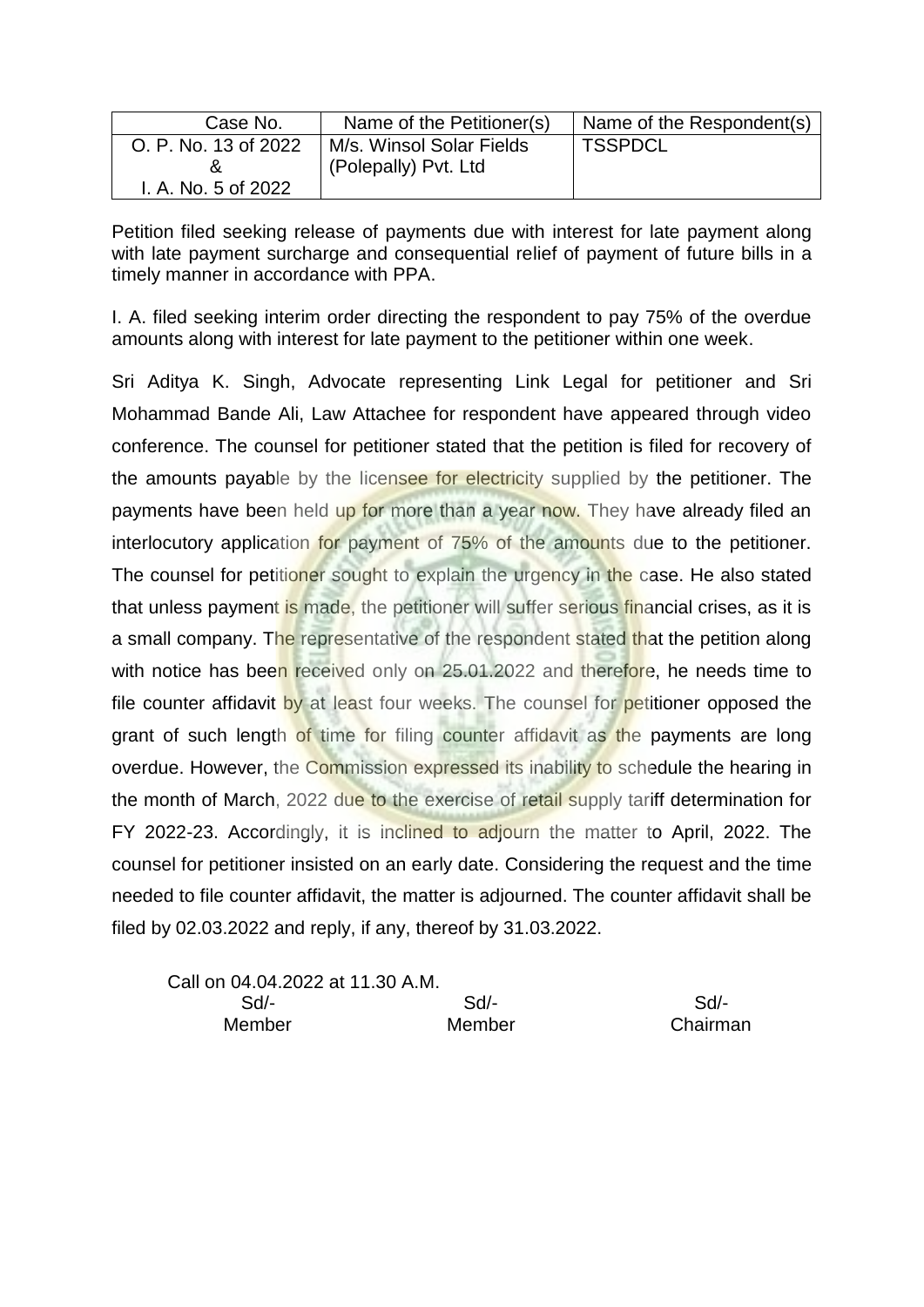| Case No.            | Name of the Petitioner(s)                                        | Name of the Respondent(s) |
|---------------------|------------------------------------------------------------------|---------------------------|
|                     | O. P. No. 14 of 2022   M/s. Polepally Solar Parks Pvt.   TSSPDCL |                           |
|                     | <b>Ltd</b>                                                       |                           |
| I. A. No. 6 of 2022 |                                                                  |                           |

I. A. filed seeking interim order directing the respondent to pay 75% of the overdue amounts along with interest for late payment to the petitioner within one week. Sri Aditya K. Singh, Advocate representing Link Legal for petitioner and Sri Mohammad Bande Ali, Law Attachee for respondent have appeared through video conference. The counsel for petitioner stated that the petition is filed for recovery of the amounts payable by the licensee for electricity supplied by the petitioner. The payments have been held up for more than a year now. They have already filed an interlocutory application for payment of 75% of the amounts due to the petitioner. The counsel for petitioner sought to explain the urgency in the case. He also stated that unless payment is made, the petitioner will suffer serious financial crises, as it is a small company. The representative of the respondent stated that the petition along with notice has been received only on 25.01.2022 and therefore, he needs time to file counter affidavit by at least four weeks. The counsel for petitioner opposed the grant of such length of time for filing counter affidavit as the payments are long overdue. However, the Commission expressed its inability to schedule the hearing in the month of March, 2022 due to the exercise of retail supply tariff determination for FY 2022-23. Accordingly, it is inclined to adjourn the matter to April, 2022. The counsel for petitioner insisted on an early date. Considering the request and the time needed to file counter affidavit, the matter is adjourned. The counter affidavit shall be filed by 02.03.2022 and reply, if any, thereof by 31.03.2022.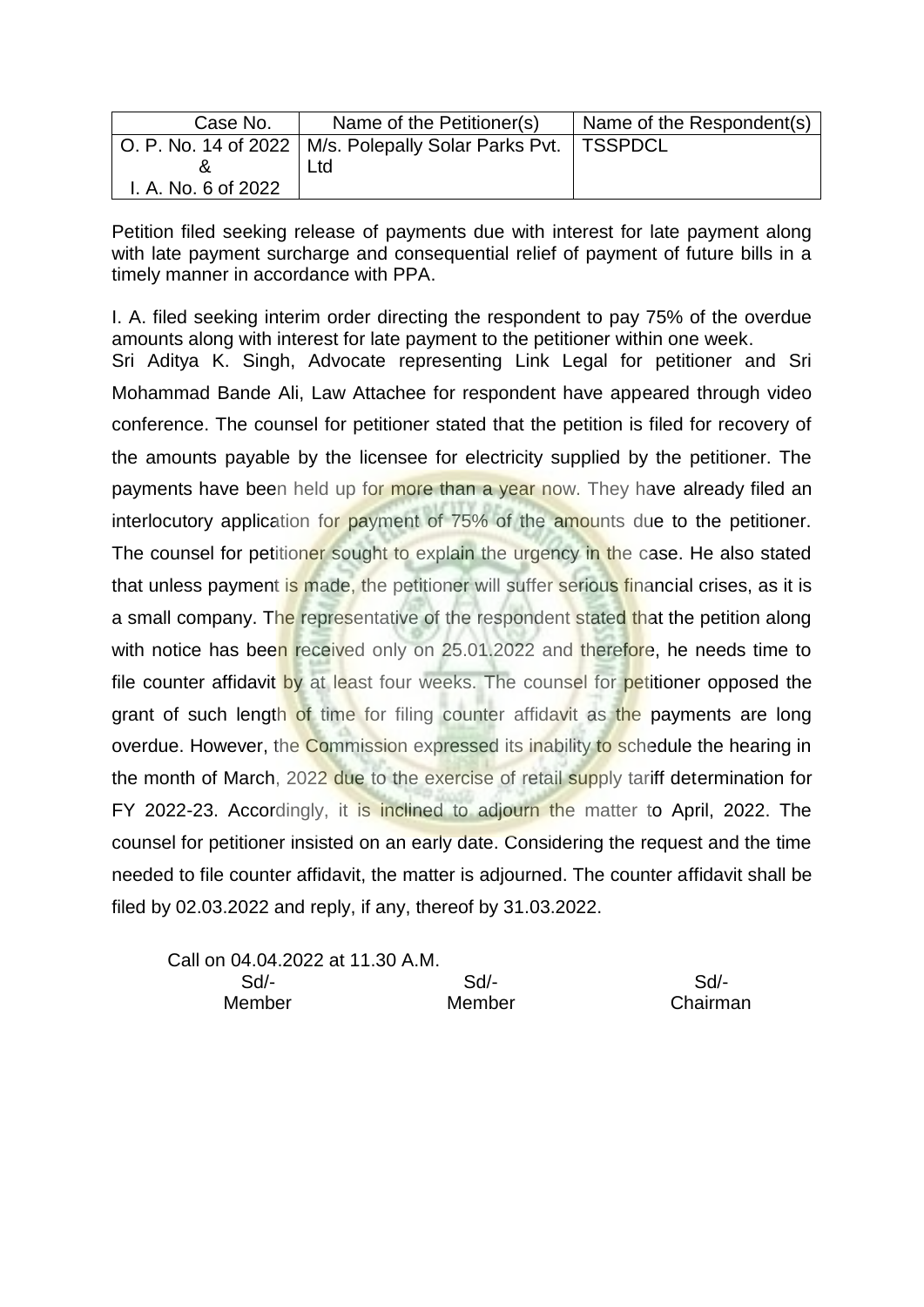| Case No.            | Name of the Petitioner(s)                       | Name of the Respondent(s) |
|---------------------|-------------------------------------------------|---------------------------|
|                     | O. P. No. 15 of 2022   M/s. Winsol Solar Fields | <b>TSSPDCL</b>            |
|                     | (Polepally) Pvt. Ltd                            |                           |
| I. A. No. 7 of 2022 |                                                 |                           |

I. A. filed seeking interim order directing the respondent to pay 75% of the overdue amounts along with interest for late payment to the petitioner within one week.

Sri Aditya K. Singh, Advocate representing Link Legal for petitioner and Sri Mohammad Bande Ali, Law Attachee for respondent have appeared through video conference. The counsel for petitioner stated that the petition is filed for recovery of the amounts payable by the licensee for electricity supplied by the petitioner. The payments have been held up for more than a year now. They have already filed an interlocutory application for payment of 75% of the amounts due to the petitioner. The counsel for petitioner sought to explain the urgency in the case. He also stated that unless payment is made, the petitioner will suffer serious financial crises, as it is a small company. The representative of the respondent stated that the petition along with notice has been received only on 25.01.2022 and therefore, he needs time to file counter affidavit by at least four weeks. The counsel for petitioner opposed the grant of such length of time for filing counter affidavit as the payments are long overdue. However, the Commission expressed its inability to schedule the hearing in the month of March, 2022 due to the exercise of retail supply tariff determination for FY 2022-23. Accordingly, it is inclined to adjourn the matter to April, 2022. The counsel for petitioner insisted on an early date. Considering the request and the time needed to file counter affidavit, the matter is adjourned. The counter affidavit shall be filed by 02.03.2022 and reply, if any, thereof by 31.03.2022.

Call on 04.04.2022 at 11.30 A.M.

 Sd/- Sd/- Sd/- Member Member Chairman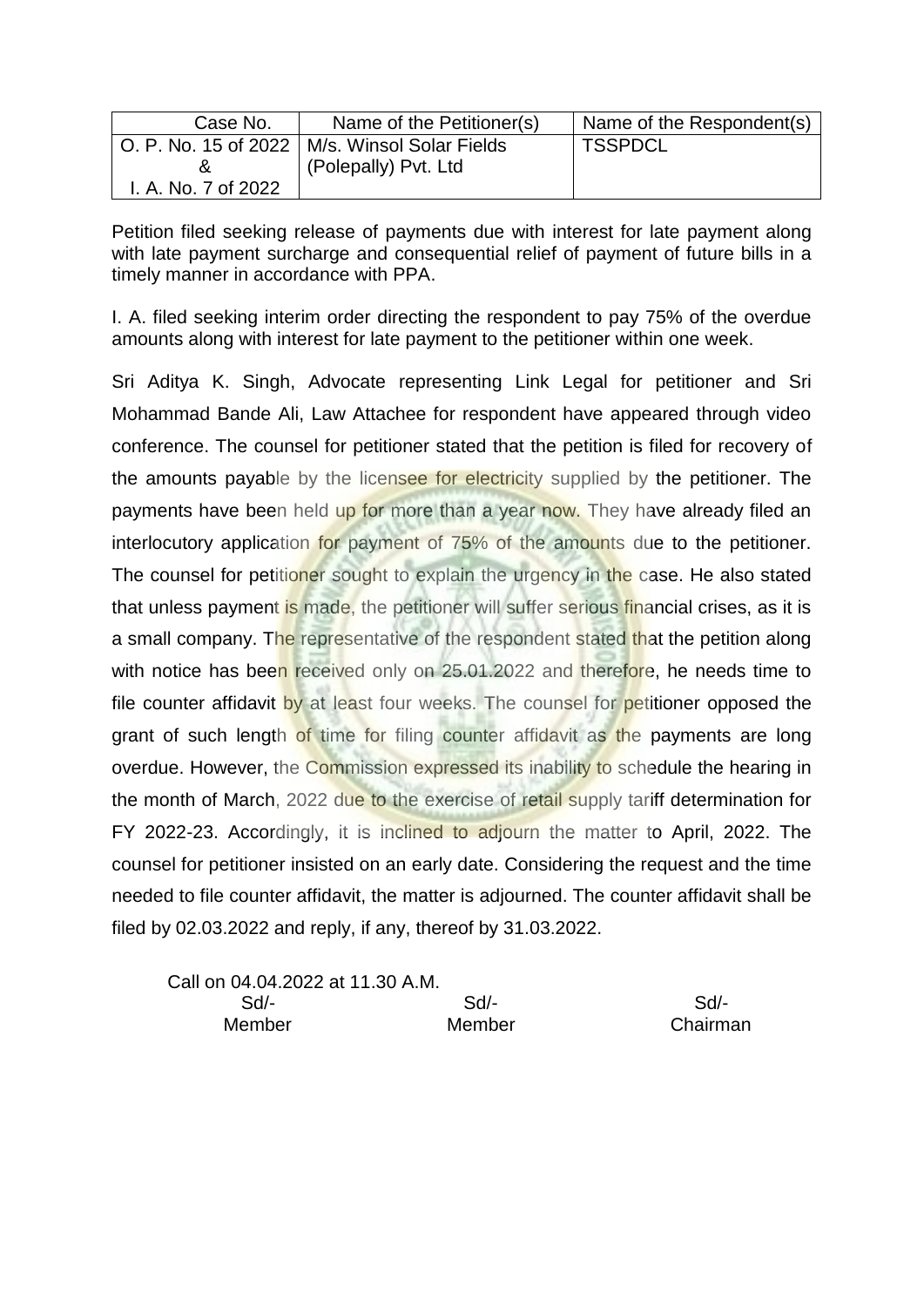| Case No.            | Name of the Petitioner(s)                                      | Name of the Respondent(s) |
|---------------------|----------------------------------------------------------------|---------------------------|
|                     | O. P. No. 16 of 2022   M/s. ACME Solar Holdings Pvt.   TSSPDCL |                           |
|                     | Ltd & M/s. ACME PV /                                           |                           |
| I. A. No. 8 of 2022 | Powertech Pvt. Ltd.                                            |                           |

I. A. filed seeking direction to the respondent not to take any precipitative / coercive / adverse action against the petitioners / applicants during the pendency of the present petition.

Sri Hemanth Sahai, Senior Advocate along with Sri Shreshth Sharma and Sri Saurobroto Dutta, Advocates for petitioner and Sri Mohammad Bande Ali, Law Attachee for respondent have appeared through video conference. The counsel for petitioner stated that the petition is filed for recovery of the amounts payable by the licensee for electricity supplied by the petitioner. The payments have been held up for more than a year now. They have filed an interlocutory application seeking direction to the respondent not to take any precipitative / coercive / adverse action against the petitioners / applicants during the pendency of the present petition. The counsel for petitioner sought to explain the urgency in the case. He also requested the leave of the Commission to file another interlocutory application within next few days. The representative of the respondent stated that the petition along with notice has been received only on 25.01.2022 and therefore, he needs time to file counter affidavit by at least four weeks. The counsel for petitioner opposed the grant of such length of time for filing counter affidavit as the payments are long overdue. However, the Commission expressed its inability to schedule the hearing in the month of March, 2022 due to the exercise of retail supply tariff determination for FY 2022-23. Accordingly, it is inclined to adjourn the matter to April, 2022. The counsel for petitioner insisted on an early date. The representative of the respondent required the service of the fresh I. A. proposed to be filed by the petitioner. Considering the request and the time needed to file counter affidavit as also taking up the fresh interlocutory application to be filed, the matter is adjourned.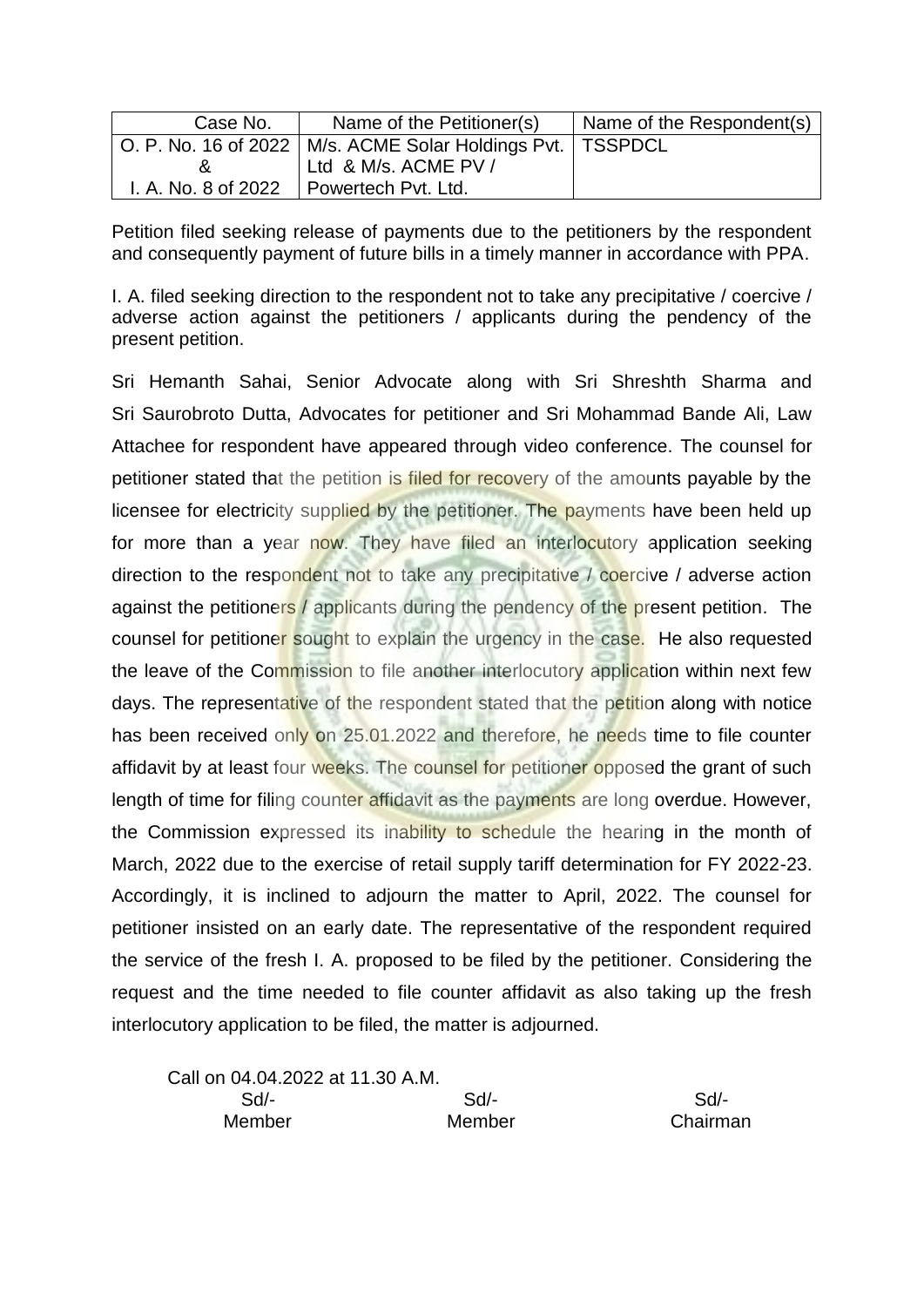| Case No.           | Name of the Petitioner(s)                                      | Name of the Respondent(s) |
|--------------------|----------------------------------------------------------------|---------------------------|
|                    | O. P. No. 17 of 2022   M/s. ACME Solar Holdings Pvt.   TSSPDCL |                           |
|                    | Ltd & M/s. Dayakara Solar                                      |                           |
| I. A. No.9 of 2022 | Power Pyt. Ltd.                                                |                           |

I. A. filed seeking direction to the respondent not to take any precipitative / coercive / adverse action against the petitioners / applicants during the pendency of the present petition.

Sri Hemanth Sahai, Senior Advocate along with Sri Shreshth Sharma and Sri Saurobroto Dutta, Advocates for petitioner and Sri Mohammad Bande Ali, Law Attachee for respondent have appeared through video conference. The counsel for petitioner stated that the petition is filed for recovery of the amounts payable by the licensee for electricity supplied by the petitioner. The payments have been held up for more than a year now. They have filed an interlocutory application seeking direction to the respondent not to take any precipitative / coercive / adverse action against the petitioners / applicants during the pendency of the present petition. The counsel for petitioner sought to explain the urgency in the case. He also requested the leave of the Commission to file another interlocutory application within next few days. The representative of the respondent stated that the petition along with notice has been received only on 25.01.2022 and therefore, he needs time to file counter affidavit by atleast four weeks. The counsel for petitioner opposed the grant of such length of time for filing counter affidavit as the payments are long overdue. However, the Commission expressed its inability to schedule the hearing in the month of March, 2022 due to the exercise of retail supply tariff determination for FY 2022-23. Accordingly, it is inclined to adjourn the matter to April, 2022. The counsel for petitioner insisted on an early date. The representative of the respondent required the service of the fresh I. A. proposed to be filed by the petitioner. Considering the request and the time needed to file counter affidavit as also taking up the fresh interlocutory application to be filed, the matter is adjourned.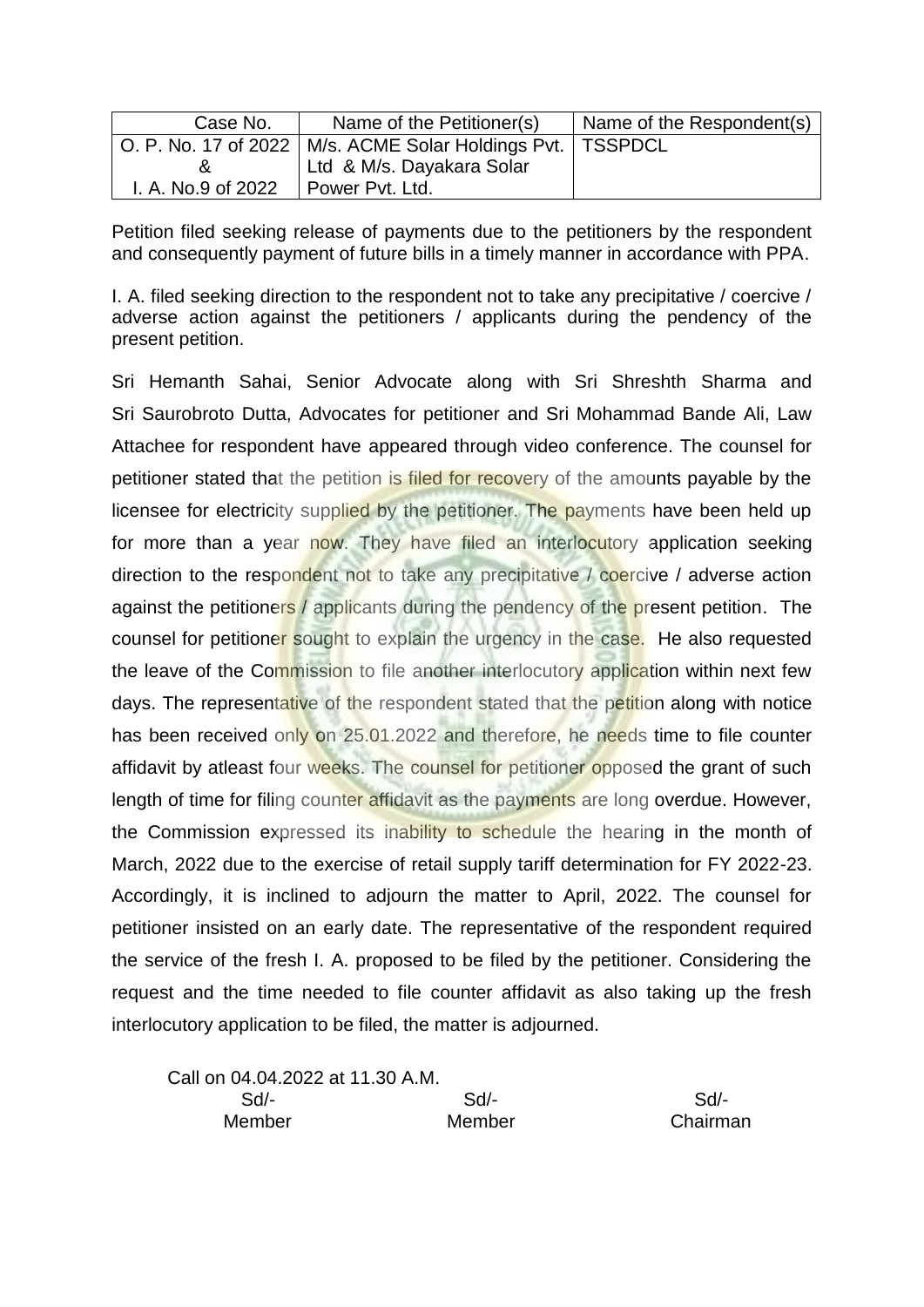| Case No.                                    | Name of the Petitioner(s)                                      | Name of the Respondent(s) |
|---------------------------------------------|----------------------------------------------------------------|---------------------------|
|                                             | O. P. No. 18 of 2022   M/s. ACME Solar Holdings Pvt.   TSSPDCL |                           |
|                                             | Ltd & M/s. Grahati Solar                                       |                           |
| I. A. No.10 of 2022 $\mid$ Energy Pvt. Ltd. |                                                                |                           |

I. A. filed seeking direction to the respondent not to take any precipitative / coercive / adverse action against the petitioners / applicants during the pendency of the present petition.

Sri Hemanth Sahai, Senior Advocate along with Sri Shreshth Sharma and Sri Saurobroto Dutta, Advocates for petitioner and Sri Mohammad Bande Ali, Law Attachee for respondent have appeared through video conference. The counsel for petitioner stated that the petition is filed for recovery of the amounts payable by the licensee for electricity supplied by the petitioner. The payments have been held up for more than a year now. They have filed an interlocutory application seeking direction to the respondent not to take any precipitative / coercive / adverse action against the petitioners / applicants during the pendency of the present petition. The counsel for petitioner sought to explain the urgency in the case. He also requested the leave of the Commission to file another interlocutory application within next few days. The representative of the respondent stated that the petition along with notice has been received only on 25.01.2022 and therefore, he needs time to file counter affidavit by atleast four weeks. The counsel for petitioner opposed the grant of such length of time for filing counter affidavit as the payments are long overdue. However, the Commission expressed its inability to schedule the hearing in the month of March, 2022 due to the exercise of retail supply tariff determination for FY 2022-23. Accordingly, it is inclined to adjourn the matter to April, 2022. The counsel for petitioner insisted on an early date. The representative of the respondent required the service of the fresh I. A. proposed to be filed by the petitioner. Considering the request and the time needed to file counter affidavit as also taking up the fresh interlocutory application to be filed, the matter is adjourned.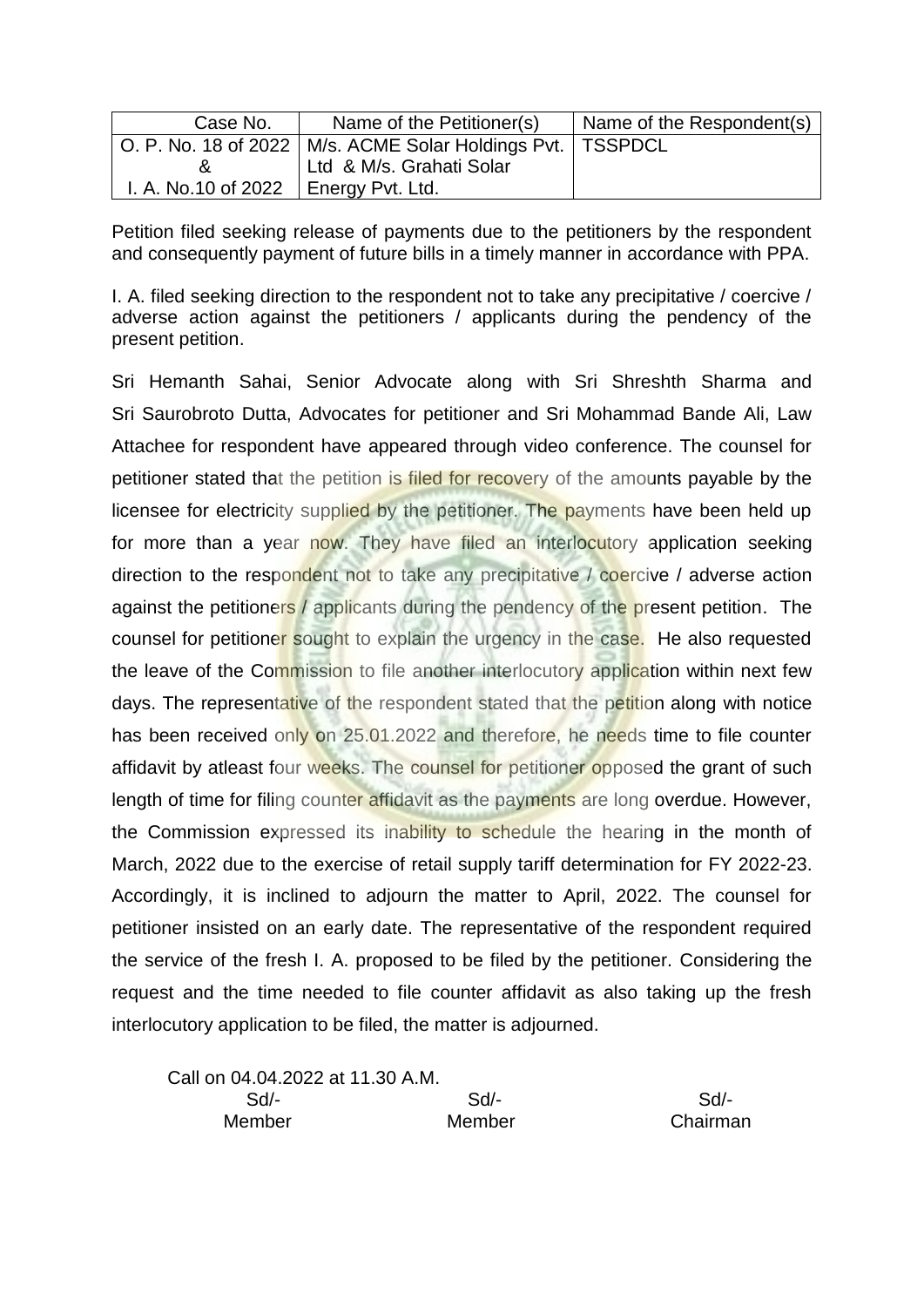| Case No.            | Name of the Petitioner(s)                                      | Name of the Respondent(s) |
|---------------------|----------------------------------------------------------------|---------------------------|
|                     | O. P. No. 19 of 2022   M/s. ACME Solar Holdings Pvt.   TSSPDCL |                           |
|                     | Ltd & M/s. ACME Solar Power                                    |                           |
| I. A. No.11 of 2022 | Technology Pvt. Ltd.                                           |                           |

I. A. filed seeking direction to the respondent not to take any precipitative / coercive / adverse action against the petitioners / applicants during the pendency of the present petition.

Sri Hemanth Sahai, Senior Advocate along with Sri Shreshth Sharma and Sri Saurobroto Dutta, Advocates for petitioner and Sri Mohammad Bande Ali, Law Attachee for respondent have appeared through video conference. The counsel for petitioner stated that the petition is filed for recovery of the amounts payable by the licensee for electricity supplied by the petitioner. The payments have been held up for more than a year now. They have filed an interlocutory application seeking direction to the respondent not to take any precipitative / coercive / adverse action against the petitioners / applicants during the pendency of the present petition. The counsel for petitioner sought to explain the urgency in the case. He also requested the leave of the Commission to file another interlocutory application within next few days. The representative of the respondent stated that the petition along with notice has been received only on 25.01.2022 and therefore, he needs time to file counter affidavit by at least four weeks. The counsel for petitioner opposed the grant of such length of time for filing counter affidavit as the payments are long overdue. However, the Commission expressed its inability to schedule the hearing in the month of March, 2022 due to the exercise of retail supply tariff determination for FY 2022-23. Accordingly, it is inclined to adjourn the matter to April, 2022. The counsel for petitioner insisted on an early date. The representative of the respondent required the service of the fresh I. A. proposed to be filed by the petitioner. Considering the request and the time needed to file counter affidavit as also taking up the fresh interlocutory application to be filed, the matter is adjourned.